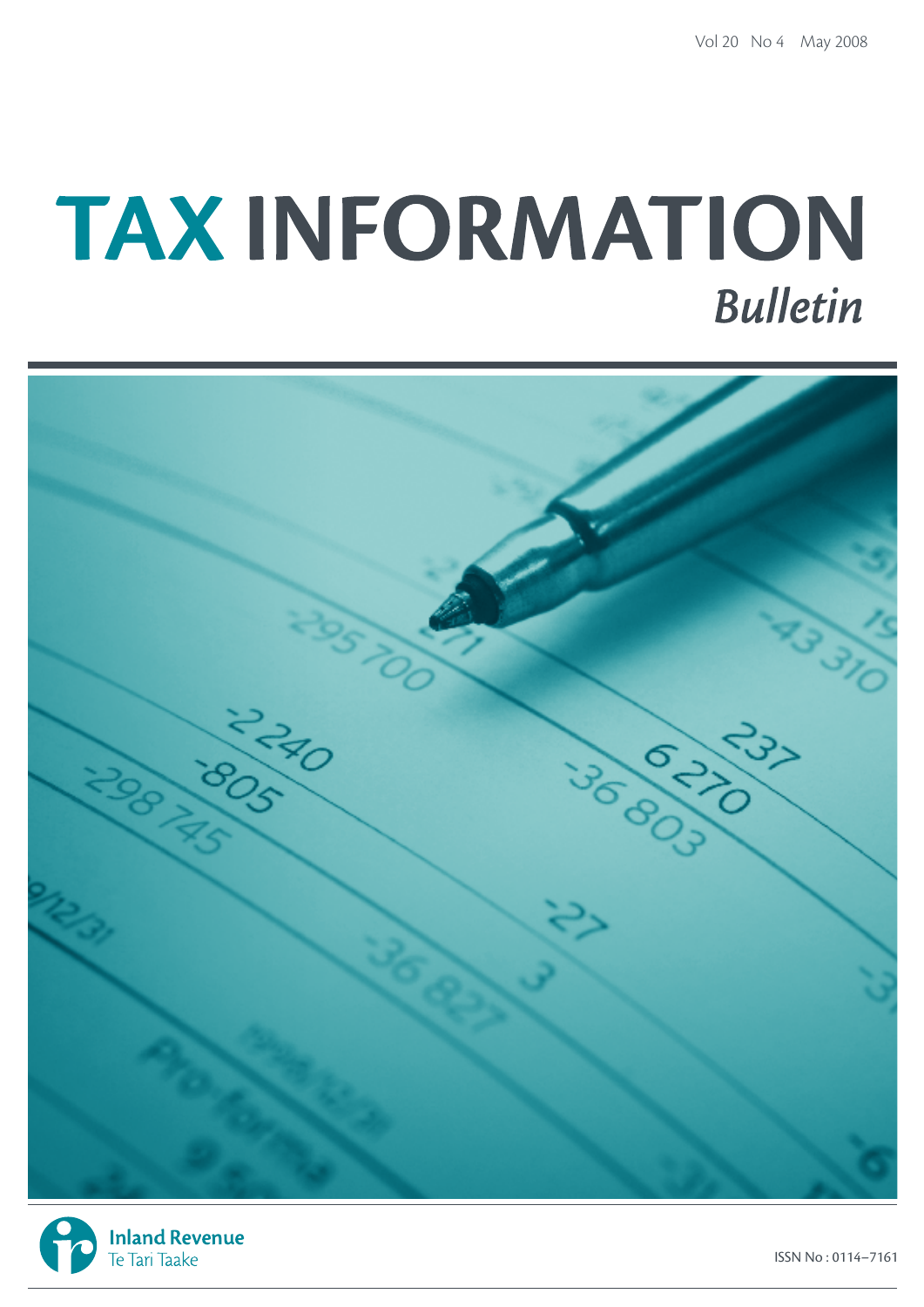Inland Revenue Department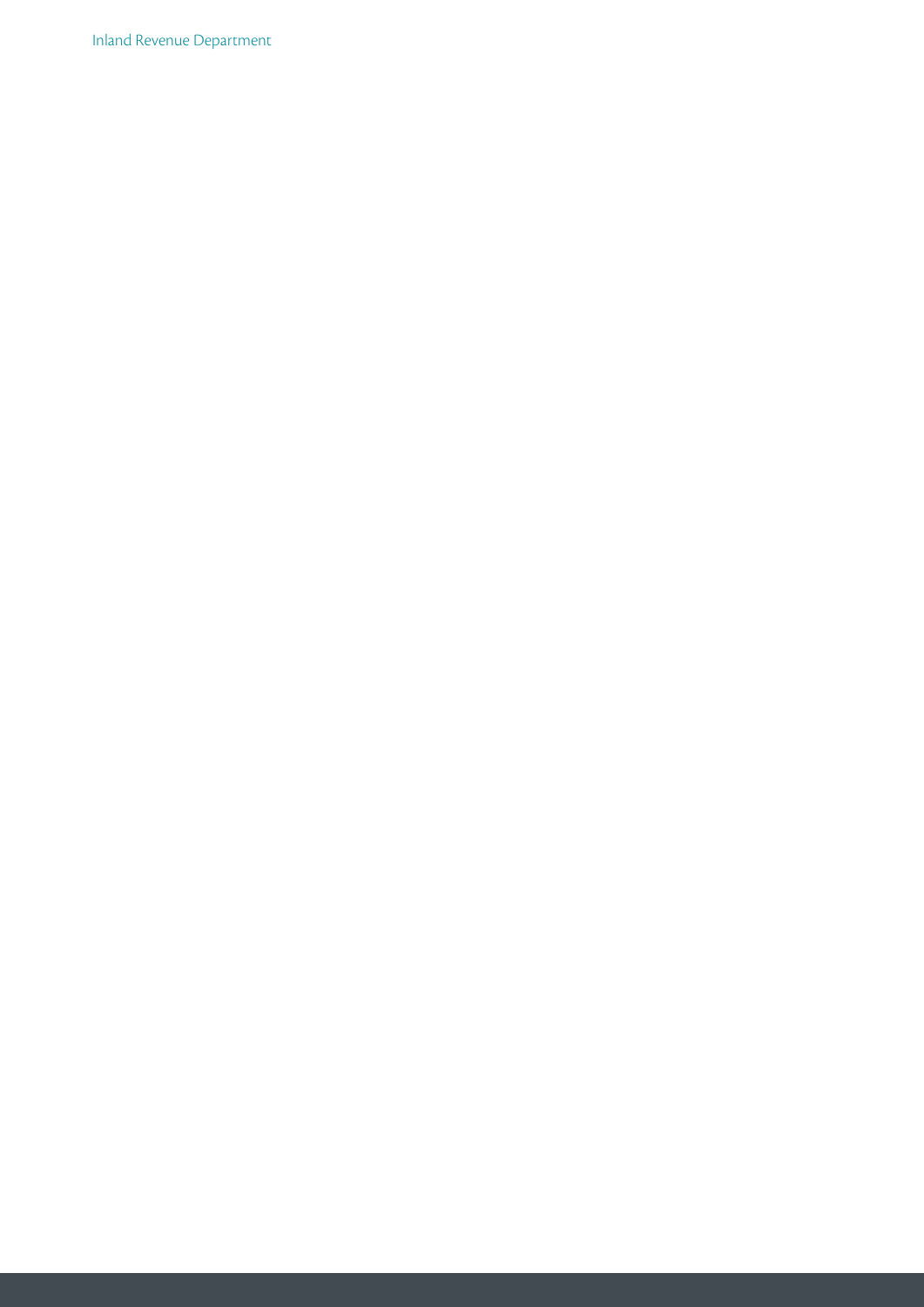# **Welcome to our new look Tax Information Bulletin**

The *Tax Information Bulletin (TIB)* is our primary tool for formally communicating with taxpayers, particularly in regard to pronouncements and developments in tax law and information on specialist tax topics.

As part of our ongoing commitment to providing quality products we have made some improvements to the *TIB* which we believe will make it easier for you to find the information most relevant to you.

This is the first issue which incorporates our new design. We have introduced a summary page to provide an overview of each section of the *TIB* as well as provide an easy reference point. Tabs have been placed on the right-hand side of the pages to quickly and easily differentiate each section.

We know the *TIB* is an important information source for many of you. We would like to know your thoughts about the new look as well as any suggestions you may have about other improvements we can make. Please send them to us at **tibdatabase@ird.govt.nz**

llenlund Regards,

Colin McDonald Acting Commissioner of Inland Revenue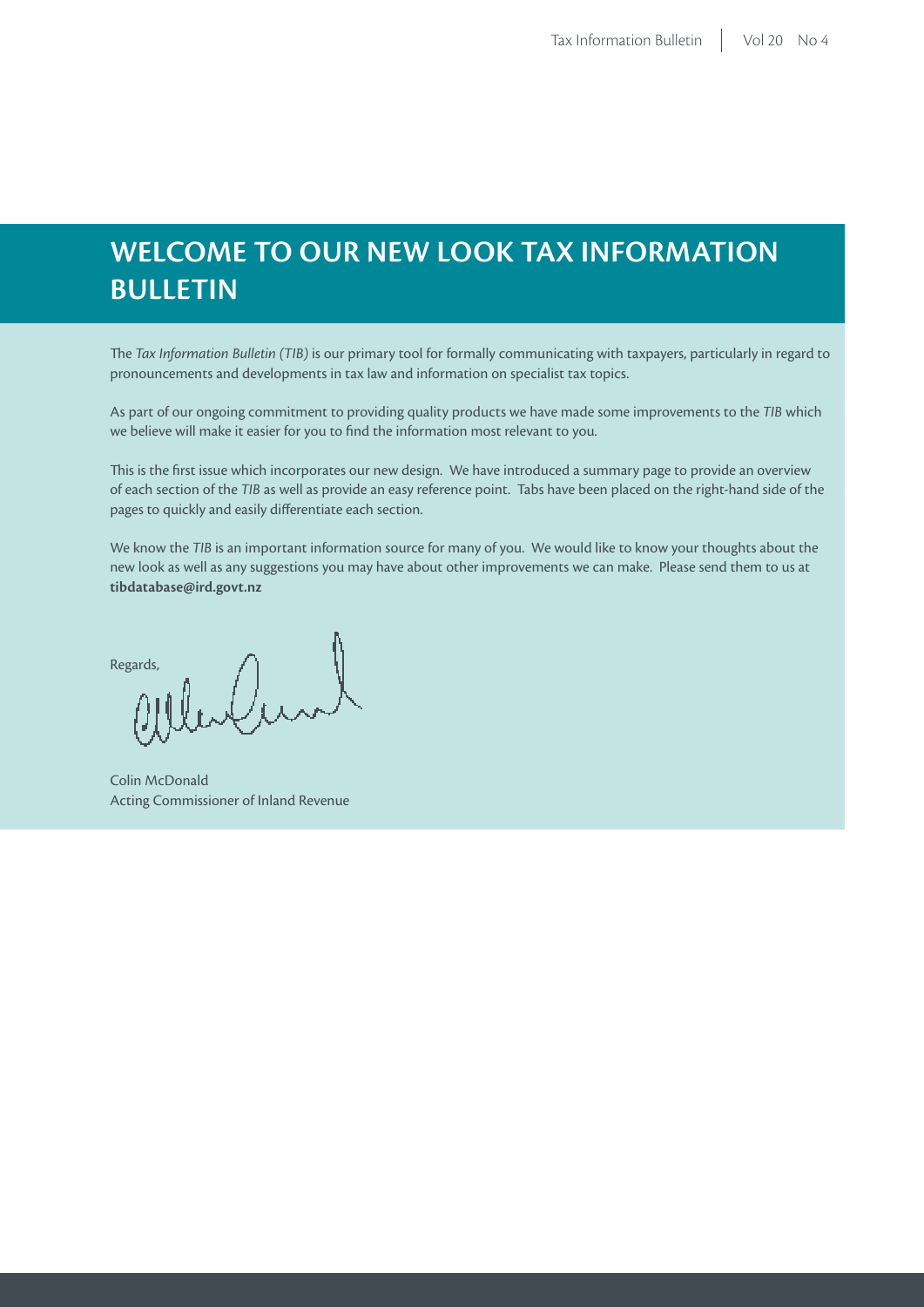# **Get your TIB sooner on the internet**

This *Tax Information Bulletin (TIB)* is also available on the internet in PDF. Our website is at **www.ird.govt.nz**

The website has other Inland Revenue information that you may find useful, including any draft binding rulings and interpretation statements that are available.

If you would prefer to get the *TIB* from our website, please email us at **tibdatabase@ird.govt.nz** and we will take you off our mailing list.

You can also email us to advise a change of address or to request a paper copy of the *TIB*.

# **THIS MONTH'S OPPORTUNITY FOR YOU TO COMMENT**

Inland Revenue produces a number of statements and rulings aimed at explaining how taxation law affects taxpayers and their agents.

Because we are keen to produce items that accurately and fairly reflect taxation legislation, and are useful in practical situations, your input into the process – as perhaps a "user" of that legislation – is highly valued.

The following draft items are available for review/comment this month, having a deadline of 30 May 2008.

| Ref.     | Draft type                         | <b>Description</b>             |
|----------|------------------------------------|--------------------------------|
| XPB0032  | Re-issued public ruling            | GST – Supply of leasehold land |
| IDDG0139 | General depreciation determination | Plant supports                 |

The following draft items are available for review/comment this month, having a deadline of 6 June 2008.

| $\vert$ Ref. | Draft type                  | <b>Description</b>                                                                      |
|--------------|-----------------------------|-----------------------------------------------------------------------------------------|
| ED00102      | Standard practice statement | Discretion to not assess a shortfall penalty for taking an<br>unacceptable tax position |
| ED00103      | Standard practice statement | Voluntary disclosure                                                                    |

See inside back cover for details on how to obtain a copy.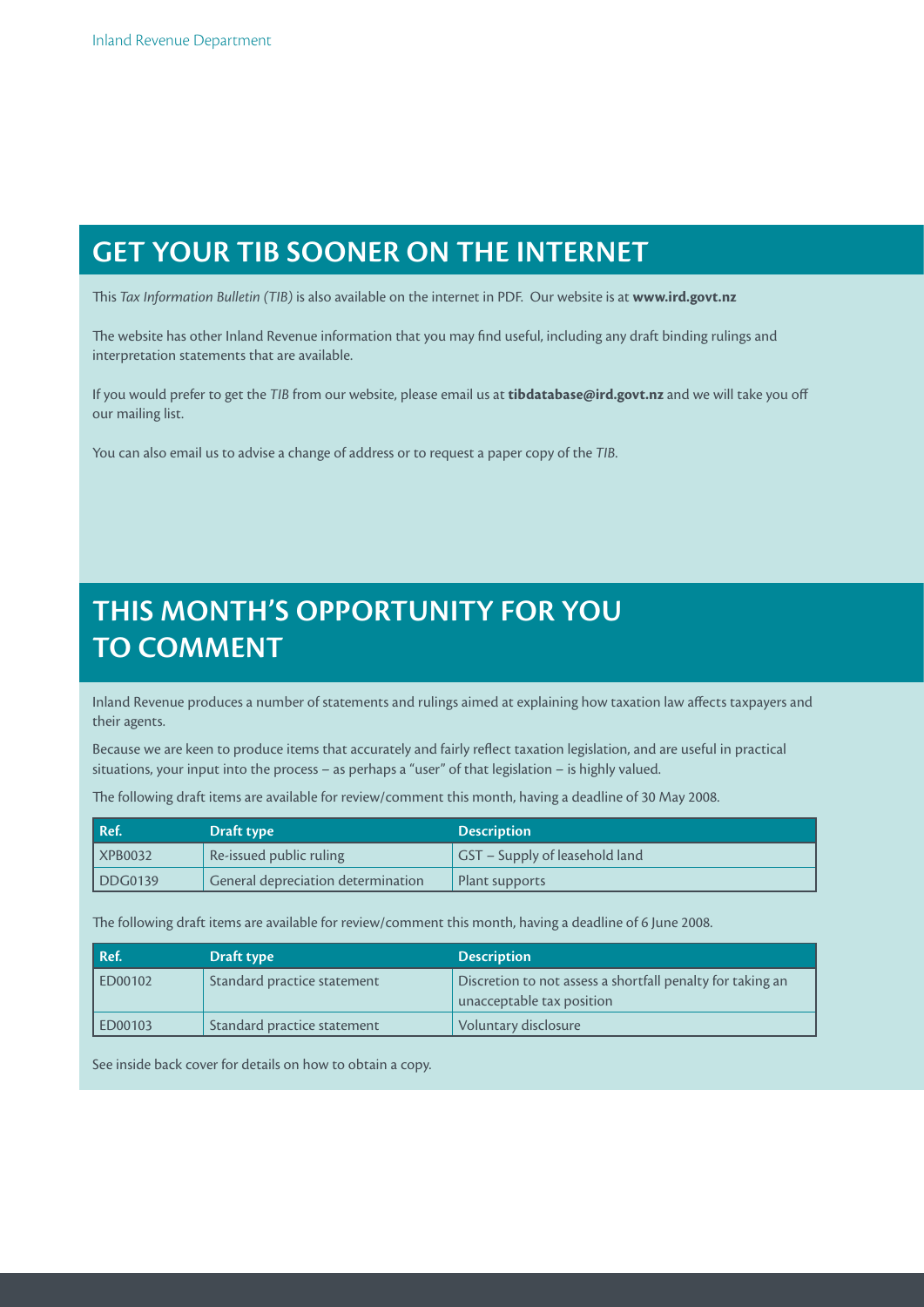# **CONTENTS**

| 3                       | In summary                                                                                                     |
|-------------------------|----------------------------------------------------------------------------------------------------------------|
| 4                       | Legislation and determinations                                                                                 |
| 4                       | 2008 International tax disclosure exemption ITR19                                                              |
| 8                       | Fair dividend rate method determinations                                                                       |
| 8                       | Determination FDR 2008/07                                                                                      |
| 9                       | Determination FDR 2008/08                                                                                      |
| 10                      | Determination FDR 2008/09                                                                                      |
| 12                      | Foreign currency amounts - conversion to New Zealand dollars                                                   |
| 19                      | Legal decisions - case notes                                                                                   |
| 19                      | Tax advisor's statutory non-disclosure right narrower than legal<br>professional privilege                     |
|                         | Iain Wilson Blakeley v The Commissioner of Inland Revenue                                                      |
| 20                      | A deed of gift of money and declaration of trust                                                               |
|                         | Begg and Jacksons v The Commissioner of Inland Revenue                                                         |
| 20                      | Trinity Supreme Court hearing adjourned                                                                        |
|                         | Ben Nevis Forestry Ventures Limited, Accent Management<br>Limited and Ors v The Commissioner of Inland Revenue |
| 21                      | Application to represent a taxpayer company by virtue of a<br>long-standing association with the company       |
|                         | Central Equipment Company v The Commissioner of Inland<br>Revenue                                              |
| Inside<br>back<br>cover | Your chance to comment on draft taxation items before they<br>are finalised                                    |
|                         |                                                                                                                |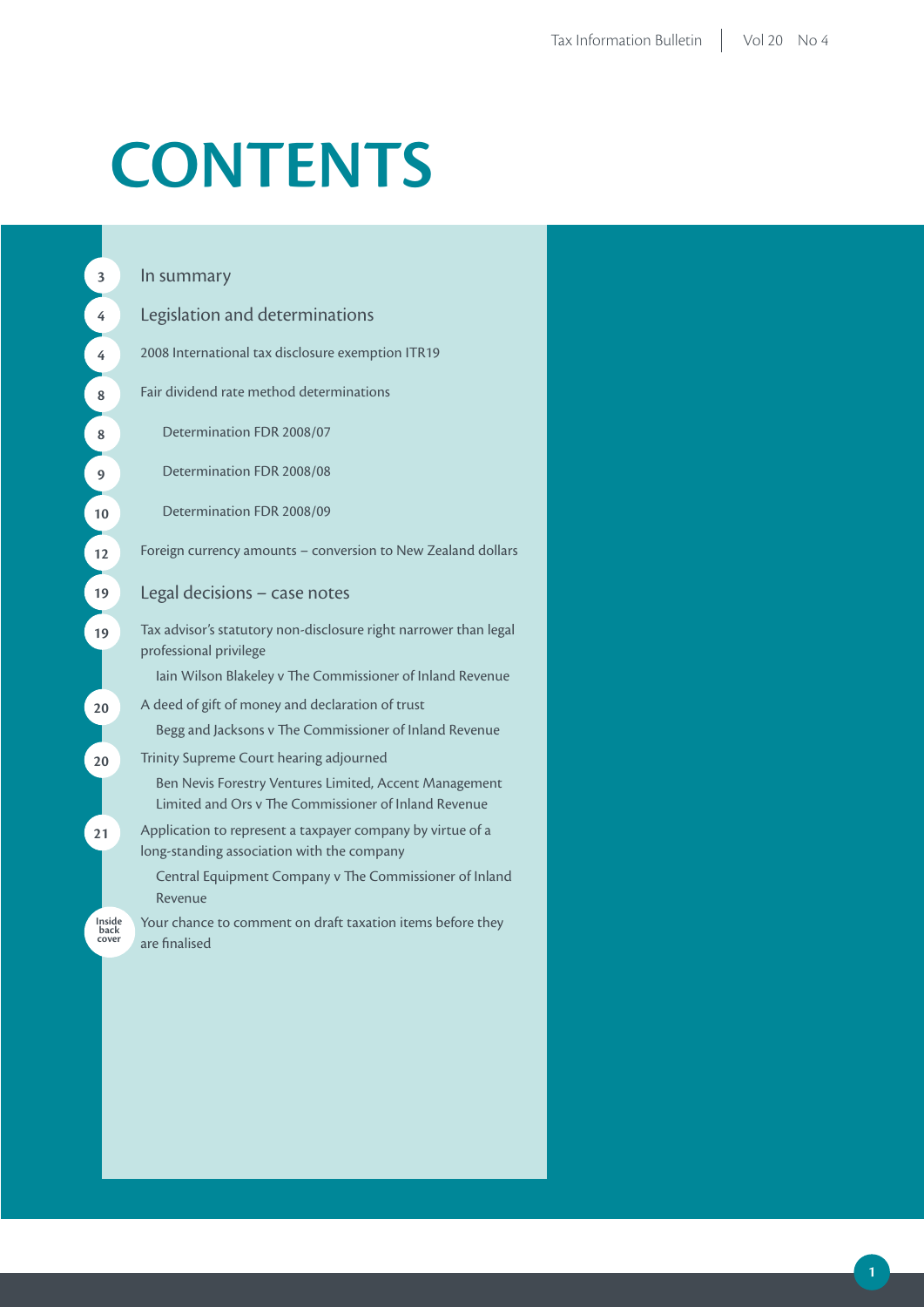Inland Revenue Department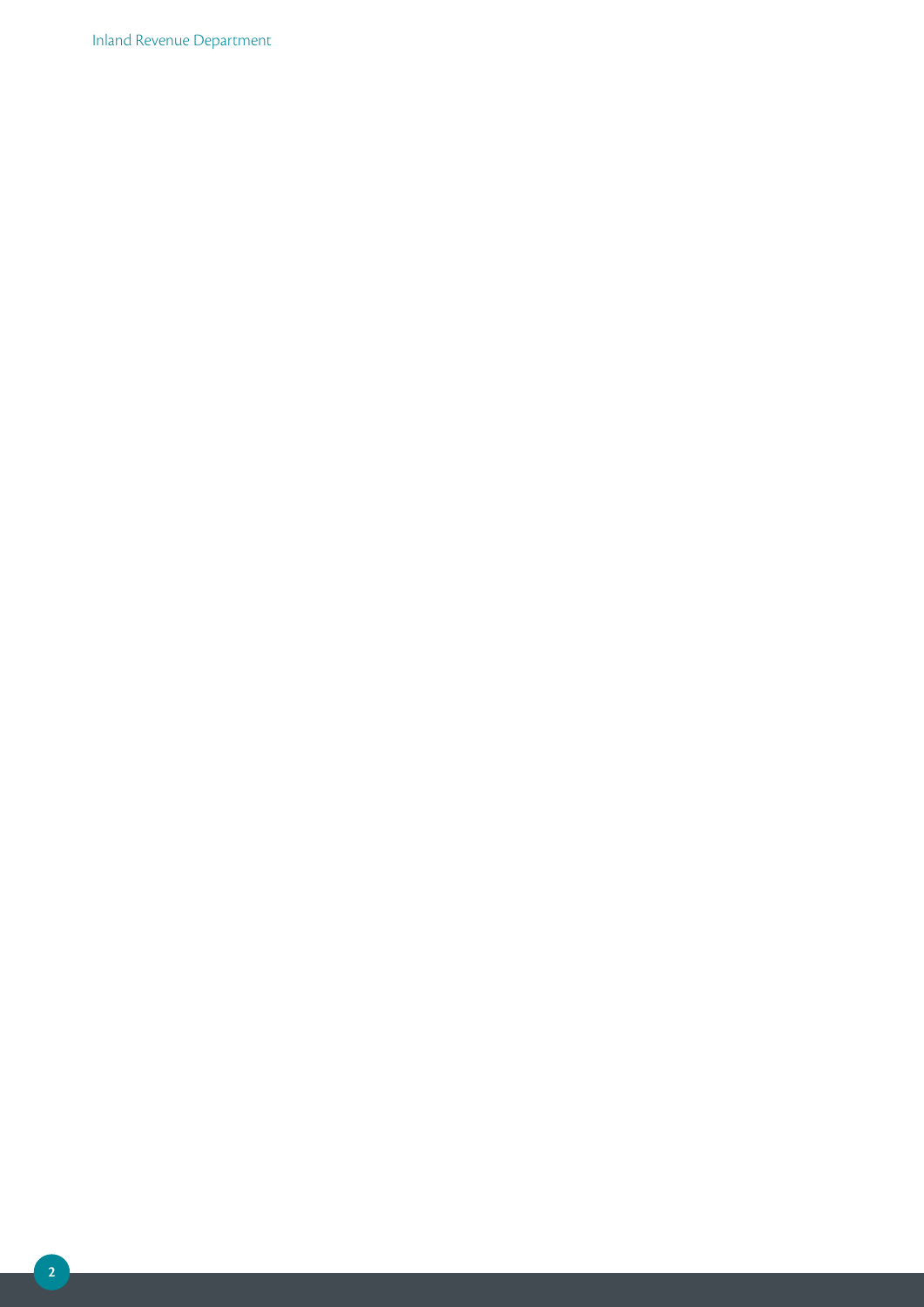# **IN SUMMARY**

# Legislation and determinations

#### **2008 International tax disclosure exemption ITR19**

In general, for interests of 10% or more the scope of the 2008 disclosure exemption is the same as the 2007 exemption. However, for attributing interests of less than 10% in foreign investment funds, the scope of the 2008 exemption has changed in situations where the fair dividend rate or comparative value calculation method is used.

### **Fair dividend rate method determinations**

#### **Determination FDR 2008/07**

Use of fair dividend rate method for a type of attributing interest in a foreign investment fund (ING Credit Opportunities Fund's interests in offshore credit opportunities funds)

### **Determination FDR 2008/08**

Use of fair dividend rate method for a type of attributing interest in a foreign investment fund (Macquarie Highpoint Trust)

### **Determination FDR 2008/09**

Use of fair dividend rate method for a type of attributing interest in a foreign investment fund (ABN AMRO Global Equities Hindsight Trust)

## **Foreign currency amounts – conversion to New Zealand dollars**

This article provides the exchange rates acceptable to Inland Revenue for converting foreign currency amounts to New Zealand dollars under the controlled foreign company (CFC) and foreign investment fund (FIF) rules for the 12 months ending 31 March 2008.

# Legal decisions – case notes

#### **Tax advisor's statutory non-disclosure right narrower than legal professional privilege Iain Wilson Blakeley v The Commissioner of Inland Revenue**

The protection afforded by section 20 B is much more confined than legal professional privilege. The Court ruled that a list of clients' names was not protected as their names and IRD numbers were not tax advice documents for the purposes of section 20B.

#### **A deed of gift of money and declaration of trust Begg and Jacksons v The Commissioner of Inland Revenue**

The Court ruled that a deed for a gift of money to be paid in the future coupled with a declaration of trust for a home to secure that payment is not a gift.

#### **Trinity Supreme Court hearing adjourned**

**Ben Nevis Forestry Ventures Limited, Accent Management Limited and Ors v The Commissioner of Inland Revenue**

The Supreme Court has adjourned the Trinity appeal hearing from 3 March 2008 to 23 June 2008 due to a conflict of fixture.

#### **Application to represent a taxpayer company by virtue of a long-standing association with the company Central Equipment Company v The Commissioner of Inland Revenue**

An application to file special leave with the Court of Appeal was initiated by Mr. Faloon, purportedly as a representative of the taxpayer company, against the decision of the High Court to put the company into liquidation. The application was dismissed.

**4**

**19**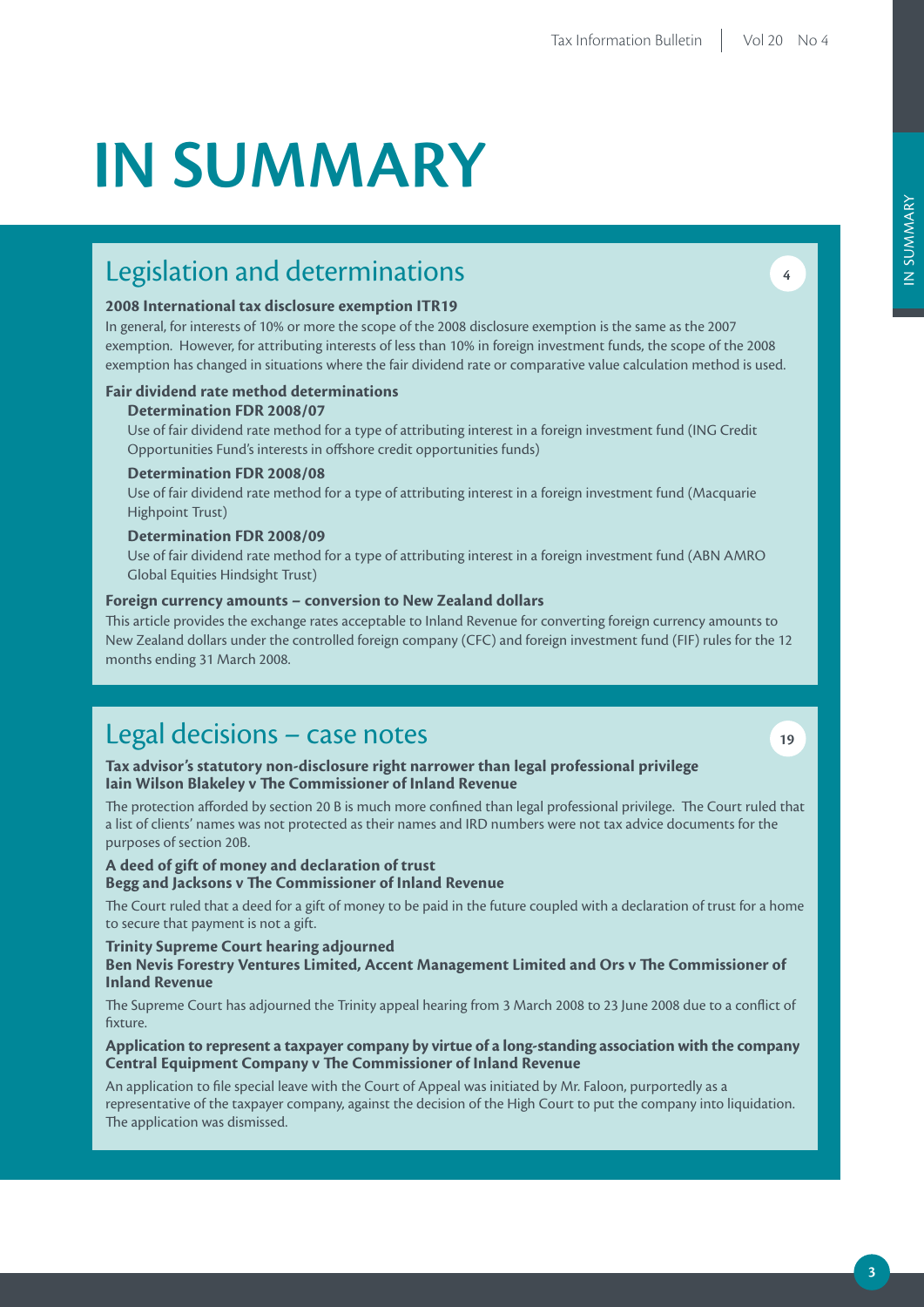# **LEGISLATION AND DETERMINATIONS**

This section of the *TIB* covers items such as recent tax legislation and depreciation determinations, livestock values and changes in FBT and GST interest rates.

# 2008 International Tax Disclosure Exemption ITR19

#### Introduction

Section 61 of the Tax Administration Act 1994 (TAA) requires disclosure of interests in foreign entities.

Under section 61(1) of the TAA, a person who has a control or income interest in a foreign company or an attributing interest in a foreign investment fund (FIF) at any time during an income year must disclose the interest held<sup>1</sup>. However, section 61(2) allows the Commissioner of Inland Revenue to exempt any person or class of persons from this requirement if disclosure is not necessary for the administration of the international tax rules (as defined by section OB 1) contained in the Income Tax Act 2004 (ITA).

To balance the revenue forecasting and risk assessment needs of the Commissioner with the compliance costs of taxpayers providing the information, the Commissioner has issued an international tax disclosure exemption under section 61(2) which applies for the income year corresponding to the tax year ended 31 March 2008. This exemption may be cited as "International tax disclosure exemption ITR19" and the full text appears at the end of this item.

#### Scope of exemption

In general for interests of 10% or more, the scope of the 2008 disclosure exemption is the same as the 2007 exemption. However, for attributing interests in FIFs that are direct income interests of less than 10%, the scope of the 2008 exemption has changed in situations where the fair dividend rate or comparative value calculation method is used.

#### Interests held by residents

Disclosure is required by residents holding these interests:

- 1. an attributing interest in a FIF in respect of which FIF income or FIF loss arises where the :
	- a. branch equivalent, accounting profits, deemed rate of return or cost method of calculation is used, or
	- b. fair dividend rate or comparative value method of calculation is used and the resident is a "widely held entity", or

c. fair dividend rate or comparative value method of calculation is used and the resident is not a widely held entity. In this case disclosure is required if the attributing interest in the FIF is incorporated in the case of a foreign company, or in all other cases is tax resident, in a country with which New Zealand does not have a double tax agreement in force as at 31 March 2008. The countries with which New Zealand does have a double tax agreement in force as at 31 March 2008 are listed below.

| Australia | Malaysia                    |
|-----------|-----------------------------|
| Austria   | Mexico                      |
| Belgium   | Netherlands                 |
| Canada    | Norway                      |
| Chile     | Philippines                 |
| China     | Poland                      |
| Denmark   | <b>Russian Federation</b>   |
| Fiji      | Singapore                   |
| Finland   | Spain                       |
| France    | South Africa                |
| Germany   | Sweden                      |
| India     | Switzerland                 |
| Indonesia | Taiwan                      |
| Ireland   | Thailand                    |
| Italy     | <b>United Arab Emirates</b> |
| Japan     | United Kingdom              |
| Korea     | United States of America    |

No disclosure is required by non-widely held taxpayers whose attributing interests in FIFs are incorporated or tax resident in a treaty country.

A widely held entity for the purposes of this disclosure is one which is a:

- portfolio investment entity, or
- widely held company, or
- widely held superannuation fund, or
- • widely held GIF.

Portfolio investment entity, widely held company, widely held superannuation fund and widely held GIF are all as defined in section OB 1 of the ITA.

<sup>1</sup> In the case of partnerships, however, disclosure will need to be made by the individual partners in the partnership. The partnership itself is not required to disclose.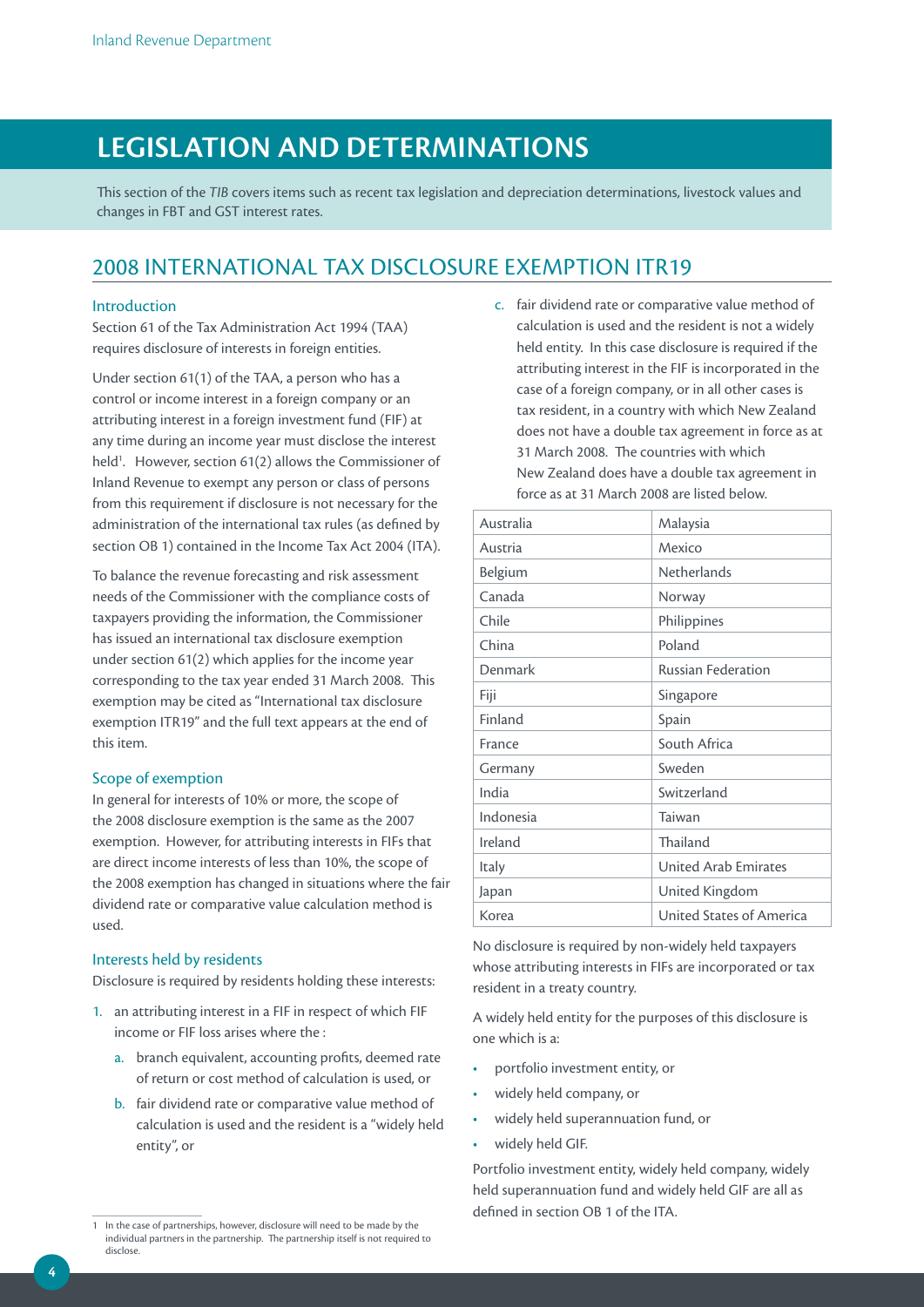The disclosure required by widely held entities of attributing interests in FIFs which use the fair dividend rate or the comparative value method of calculation is that, for each calculation method, they disclose the end-of-year New Zealand dollar market value of investments split by the jurisdiction in which the attributing interest in a FIF is held or listed. A split by the currency in which the investment is held, will be also accepted as long as it is a reasonable proxy – that is at least 90–95% accurate – for the underlying jurisdictions. For example, investments denominated in euros will not be able to meet this test and so euro-based investments will need to be split into the underlying jurisdictions.

- 2. an income interest of 10% or more held in a foreign company. The disclosure obligation applies in respect of all foreign companies regardless of the country of residence. For this purpose the following interests are counted:
	- a. an income interest held directly in a foreign company
	- b. an income interest held indirectly through any interposed foreign company
	- c. an income interest held by an associated person (not being a controlled foreign company) as defined by section OD 8(3) of the ITA.

For determining an income interest at 10% or more for controlled foreign companies, sections EX 14 to EX 17 of the ITA apply. For determining an income interest of 10% or more for entities that are not CFCs, for the purpose of this exemption, sections EX 14 to EX 17 of the ITA are to be applied as if the foreign company were a CFC.

#### Foreign company interests

Under section 61, a resident who holds a control or income interest in a foreign company must disclose that interest, regardless of the company's country of residence. The 2008 international tax disclosure exemption also makes no distinction about residence for any interest in a foreign company which is an income interest of 10% or more. Disclosure is to be made on an IR 477 or IR 479 *Interest in a foreign company disclosure schedule* form.

The disclosure exemption makes no distinction on the residence of a foreign company with income interests of 10% or more for these reasons:

- attributed (non-dividend) repatriation rules apply to an income interest of 10% or more in a controlled foreign company (CFC) regardless of the CFC's country of residence
- identifying tax preferences applied by the taxpayer (whether or not specified in Schedule 3, Part B of the ITA) in respect of an interest held in a foreign company

which is resident in the "grey list", that is, a jurisdiction listed in schedule 3, Part A of the ITA jurisdiction (Australia, Canada, Federal Republic of Germany, Japan, Norway, Spain, United Kingdom and the United States of America).

#### Foreign investment fund interests

In previous years, an interest in a foreign entity had to be disclosed if it constituted an attributing interest in a foreign investment fund in respect of which FIF income under section CQ 5 or FIF loss under section DN 6 arose.

This year with the widening of the FIF rules through the removal of the grey-list exemption for interests under 10%, a new approach is being adopted to meet the revenue forecasting and risk assessment needs of the Commissioner without imposing undue compliance costs on taxpayers.

The types of interest that fall within the scope of section 61(1) of the TAA are:

- rights in a foreign company or anything deemed to be a company for the purposes of the ITA (eg, a unit trust)
- an entitlement to benefit from a foreign superannuation scheme
- an entitlement to benefit from a foreign life insurance policy
- an interest in an entity specified in schedule 4, part A of the ITA (no entities were listed when this *TIB* went to press).

However, the following interests are exempt (under sections EX 32 to EX 37) from being an attributing interest in a FIF and do not have to be disclosed:

- an income interest of 10% or more in a CFC (separate disclosure is required of this as an interest in a foreign company)
- an interest in an Australian resident company listed on an approved index of the Australian Stock Exchange and required to maintain a franking account
- an interest in an Australian unit trust that has an RWT proxy with either a high turnover or high distributions
- an interest of 10% or more in a foreign company that is resident and liable to income tax in a country or territory specified in the grey list
- an interest in certain grey-list companies. Only interests in Guinness Peat Group plc and the New Zealand Investment Trust plc qualify for this exemption
- an interest in an employment-related foreign superannuation scheme
- • certain foreign pensions or annuities. See Inland Revenue's booklet *Overseas private pensions* (IR 257) for more information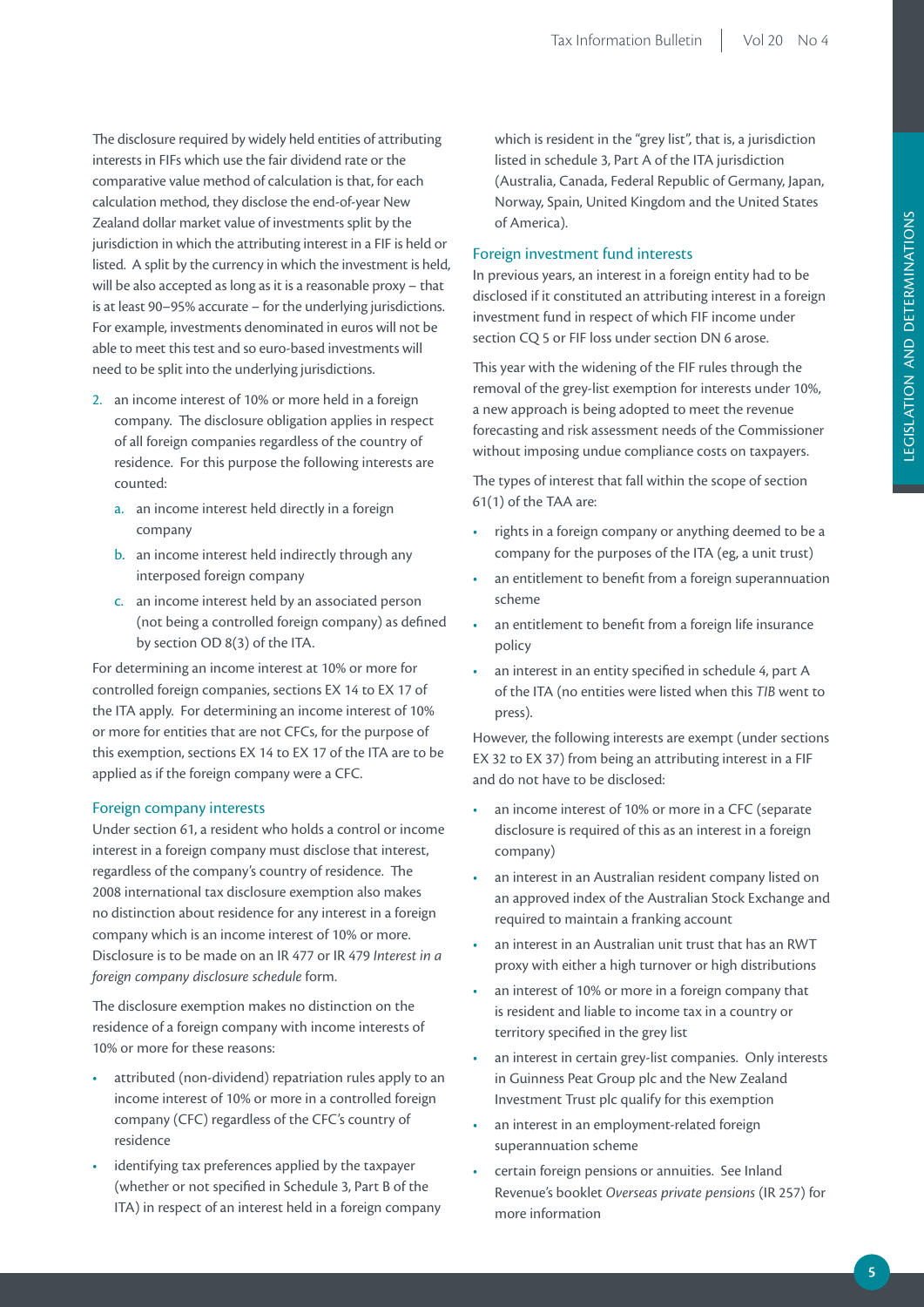- an interest in certain venture capital investments in New Zealand resident start-up companies that migrate to a grey-list country
- an interest held by a natural person in a foreign entity located in a country where exchange controls prevent the person deriving any profit or gain or disposing of the interest for New Zealand currency or consideration readily convertible to New Zealand currency.

Interests in foreign entities held by a natural person not acting as a trustee also do not have to be disclosed if the total cost of the interests remains under \$50,000 at all times during the income year. This disclosure exemption is made because no FIF income under section CQ 5 or FIF loss under section DN 6 arises in respect of these interests.

The respective forms to use for whichever FIF calculation method you apply are as follows:<sup>2</sup>

- IR 439 form for the accounting profits method
- IR 440 form for the branch equivalent method
- IR 443 form for the deemed rate of return method
- IR 445 form for the fair dividend rate method by widely held entities
- IR 446 form for the comparative value method by widely held entities
- • IR 447 form for the fair dividend rate by individuals or non-widely held entities
- IR 448 form for the comparative value method by individuals or non-widely held entities
- IR 449 for the cost method.

#### Overlap of interests

A situation may arise where a person is required to furnish a disclosure for an interest in a foreign company which is also an attributing interest in a FIF. For example, a person with an income interest of 10% or greater in a foreign company which is not a CFC is strictly required to disclose both an interest held in a foreign company and an attributing interest held in a FIF.

However, to meet the disclosure obligations, only one disclosure return (either the IR 477 or IR 479 form, or the IR 439, IR 440, IR 443, IR 445, IR 446, IR 447, IR 448 or IR 449 form) is required for each interest, or group of interests in the case of fair dividend rate or comparative value method, a person holds in a foreign entity.

Here are the general rules for determining which disclosure return to file:

- 1. Use the appropriate IR 439, IR 440, IR 443, IR 445, IR 446, IR 447, IR 448 or IR 449 form to disclose all attributing interests in FIFs, and in particular:
	- • an income interest of less than 10% in a CFC
	- an interest in a foreign life insurance policy or foreign superannuation scheme
- 2. Use an IR 477 or IR 479 form to disclose:
	- an income interest of 10% or more in a foreign company (regardless of the country of residence) that is not being disclosed on an IR 439, IR 440, IR 443, IR 445, IR 446, IR 447, IR 448 or IR 449 form.

Disclosure is not required on any of the forms for an income interest of less than 10% in a foreign company (whether a CFC or not) which is also not an attributing interest in a FIF or is an attributing interest in a FIF in respect of which no FIF income or loss arises under sections CQ 5(1)(d) or DN 6(1)(d). Examples include an interest which is covered by the Australian listed company exemption from the FIF rules or interests held by a natural person, not acting in the capacity of a trustee, with a total cost of below \$50,000.

#### Interests held by non-residents and transitional residents

The 2008 disclosure exemption removes the need to disclose interests held by non-residents and transitional residents in foreign companies and FIFs.

This would apply for example to an overseas company operating in New Zealand (through a branch) in respect of its interests in foreign companies and FIFs or to a transitional resident with interests in a foreign company or an attributing interest in a FIF.

The purpose of the international tax rules is to make sure that New Zealand residents are taxed on their share of the income of any overseas interests they hold. However, under the international tax rules non-residents and transitional residents are not required to calculate or attribute income under the CFC or FIF rules. The disclosure of non-residents' or transitional residents' holdings in foreign companies or FIFs is not necessary for the administration of the international tax rules.

#### Summary

The 2008 international tax disclosure exemption removes the requirement of a resident to disclose:

- a less than 10% interest in a foreign company that is not an attributing interest in a FIF or an attributing interest in a FIF in respect of which no FIF income or loss arises
- where the taxpayer is not a widely held entity, an attributing interest in a FIF that does not constitute an income interest of 10% or more (ie, it is less than 10%) where the foreign company is incorporated, in the case

<sup>2</sup> In the case of forms IR 445 to 449 relating to the fair dividend rate, comparative value and cost method of calculation, the intention is that in subsequent years section 35 of the TAA will require mandatory electronic filing. This year the IR 449 – cost method – and IR 447 and 448 – fair dividend rate and comparative value methods for non-widely held entities will still be paper based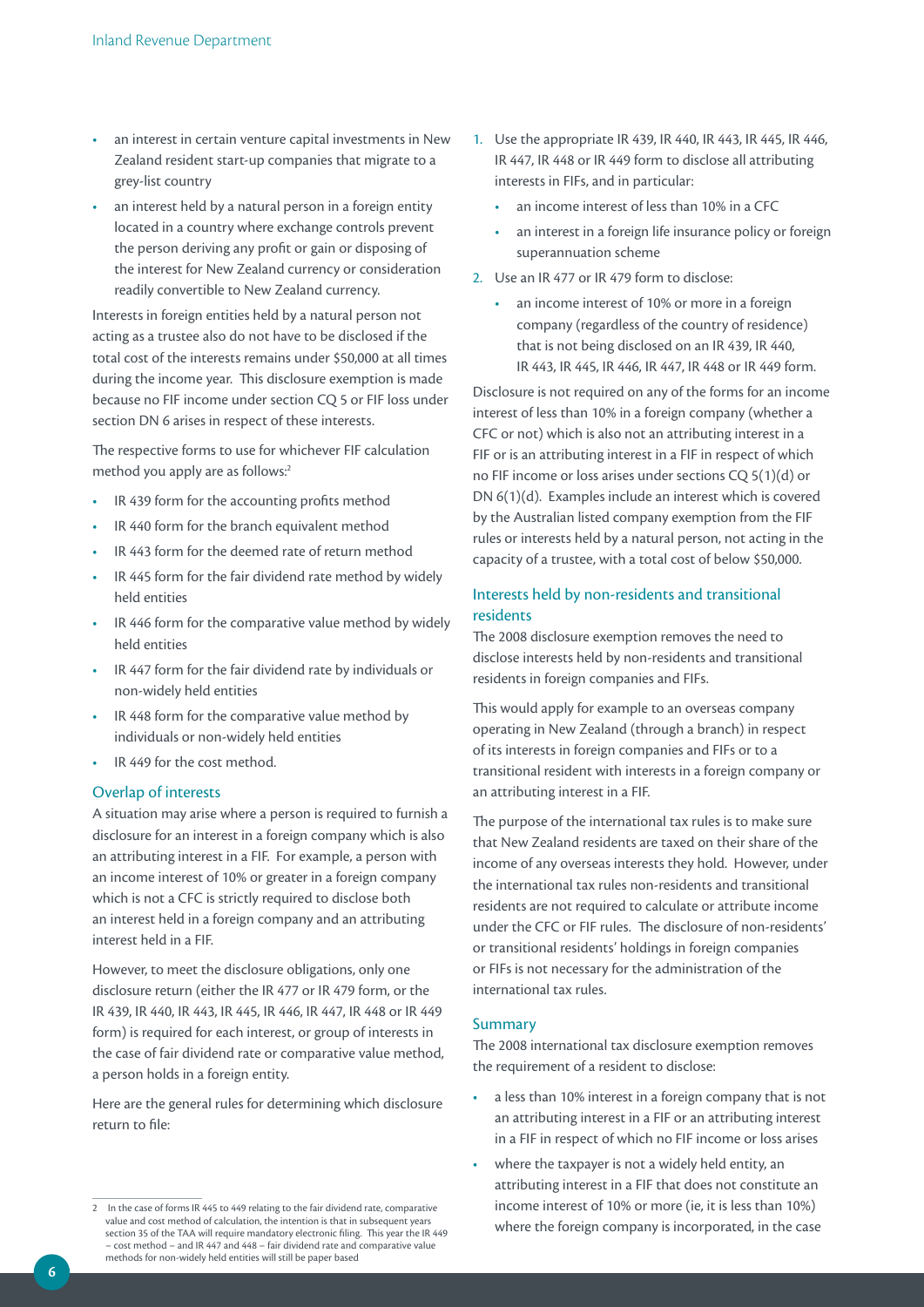of a company, or in all other cases tax resident in a treaty country, and the fair dividend rate or comparative value method of calculation is used.

where the taxpayer is a widely held entity, it limits disclosure to the end-of-year New Zealand dollar market value of investments split by the jurisdiction in which the attributing interest in a FIF is held or listed in cases where the fair dividend rate or comparative value method is used.

The 2008 disclosure exemption also removes the requirement for a non-resident or transitional resident to disclose interests held in foreign companies and FIFs.

#### Persons not required to comply with section 61 of the Tax Administration Act 1994

This exemption may be cited as "International tax disclosure exemption ITR19".

1. Reference

This exemption is made under section 61(2) of the Tax Administration Act 1994. It details interests in foreign companies and attributing interests in FIFs in relation to which any person is not required to comply with the requirement in section 61 of the Tax Administration Act 1994 to make disclosure of their interests, for the income year corresponding to the tax year ending 31 March 2008.

2. Interpretation

For the purpose of this disclosure exemption to determine an income interest of 10% or more, sections EX 14 to EX 17 of the Income Tax Act 2004 apply for interests in controlled foreign companies. In the case of attributing interests in FIFs, those sections are to be applied as if the FIF were a CFC.

The relevant definition of associated persons is that contained in section OD 8(3) of the Income Tax Act 2004.

Otherwise, unless the context requires, expressions used have the same meaning as in section OB 1 of the Income Tax Act 2004.

- 3. Exemption
	- i. Any person who holds an income interest of less than 10% in a foreign company, including interests held by associated persons, that is not an attributing interest in a FIF, or that is an attributing interest in FIF in respect of which no FIF income or loss arises under either section CQ 5(1)(d) or section DN 6(1) (d), is not required to comply with section 61(1) of the Tax Administration Act 1994 for that interest and that income year.
- ii. Any person who is a portfolio investment entity, widely held company, widely held superannuation fund or widely held GIF, who has an attributing interest in a foreign investment fund, other than a direct income interest of 10% or more in a foreign company that is not a foreign investment vehicle, and uses the fair dividend rate or comparative value calculation method for that interest, is not required to comply with section 61(1) of the Tax Administration Act 1994 in respect of that interest and that income year, if the person discloses the end-of-year New Zealand dollar market value of investments, in an electronic format prescribed by the Commissioner, split by the jurisdiction in which the attributing interest in a FIF is held or listed.
- iii. Any person who is not a portfolio investment entity, widely held company, widely held superannuation fund or widely held GIF, who has an attributing interest in a foreign investment fund, other than a direct income interest of 10% or more, and uses the fair dividend rate or comparative value calculation method is not required to comply with section 61(1) of the Tax Administration Act 1994 in respect of that interest and that income year, to the extent that the attributing interest is incorporated or tax resident in a country with which New Zealand has a double tax agreement in force at 31 March 2008.
- iv. Any non-resident person or transitional resident who has an income interest or a control interest in a foreign company or an attributing interest in a foreign investment fund in the income year corresponding to the tax year ending 31 March 2008, is not required to comply with section 61(1) of the Tax Administration Act 1994 in respect of that interest and that income year if either or both of the following apply:
	- no attributed CFC income or loss arises in respect of that interest in that foreign company under sections CQ 2(1)(d) or DN 2(d) and/or
	- no foreign investment fund income or loss arises in respect of that interest in that foreign investment fund under sections CQ 5(1)(e) or DN 6(1)(e).

This exemption is made by me acting under delegated authority from the Commissioner of Inland Revenue pursuant to section 7 of the Tax Administration Act 1994.

This exemption is signed on the 15th day of April 2008.

*Tony Morris* Assurance Manager (Large Enterprises) Inland Revenue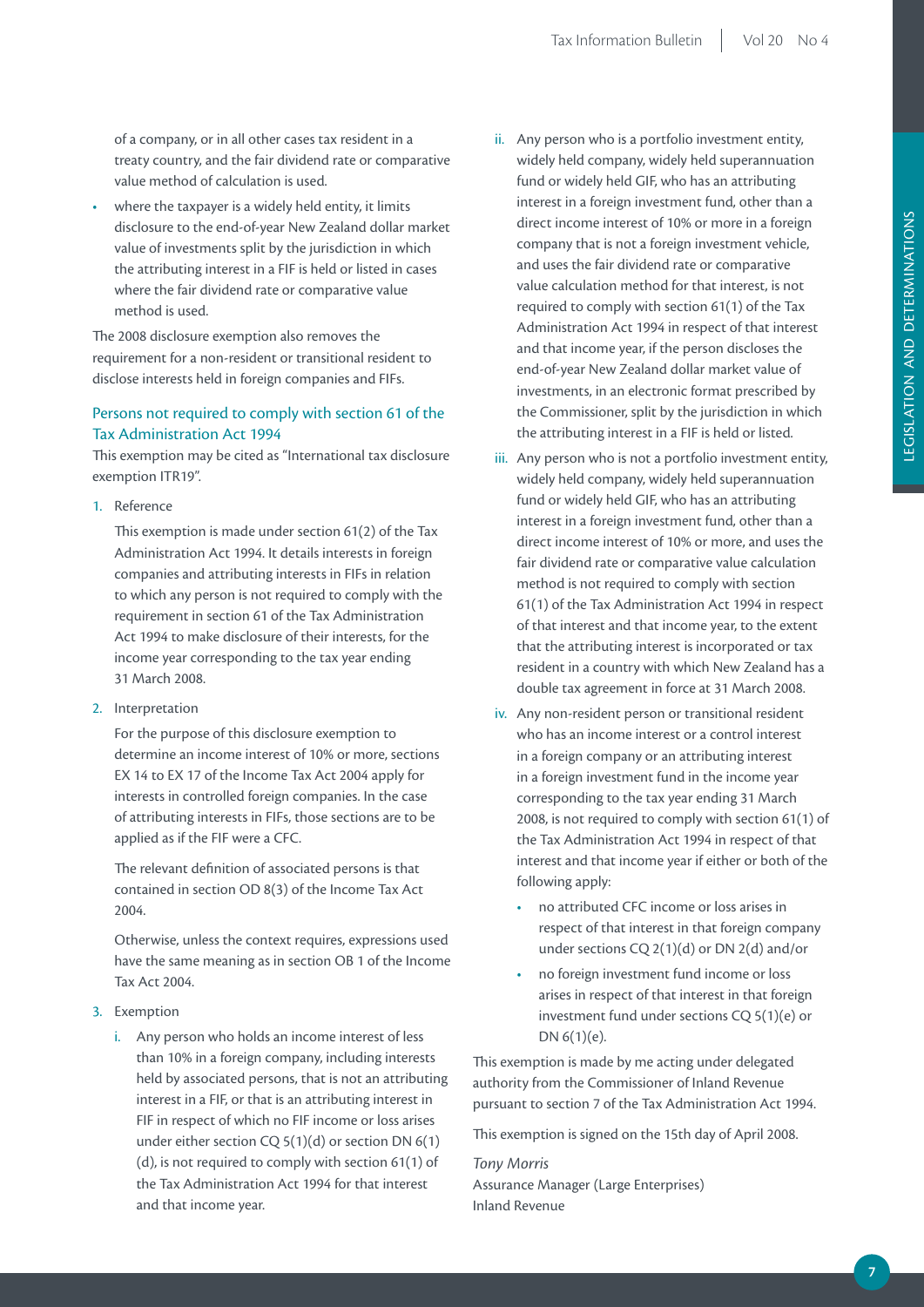# FAIR DIVIDEND RATE METHOD DETERMINATIONS

The following determinations, concerning New Zealand resident investors' ability to use the fair dividend rate method to calculate foreign investment fund (FIF) income from a type of attributing interest in a FIF, have been made under section 91AAO of the Tax Administration Act 1994.

#### DETERMINATION FDR 2008/07 – USE OF FAIR DIVIDEND RATE METHOD FOR A TYPE OF ATTRIBUTING INTEREST IN A FOREIGN INVESTMENT FUND (ING CREDIT OPPORTUNITIES FUND'S INTERESTS IN OFFSHORE CREDIT OPPORTUNITIES FUNDS)

#### Reference

This determination is made under section 91AAO(1)(a) of the Tax Administration Act 1994. This power has been delegated by the Commissioner of Inland Revenue to the position of Policy Manager, Inland Revenue, under section 7 of the Tax Administration Act 1994.

#### Discussion (which does not form part of the determination)

The ING Credit Opportunities Fund ("INGNZ COF") invests in a number of offshore credit opportunities funds ("COFs"). INGNZ COF's portfolio of COF investments is fully hedged to the New Zealand dollar.

Shares/units in COFs, to which this determination applies, are attributing interests in a foreign investment fund ("FIF") for INGNZ COF. INGNZ COF is required to apply the FIF rules to determine its tax liability in respect of their investments in COFs each year.

COFs comprise interests in non-residents that hold assets of which 80% or more by value consist of financial arrangements that are hedged items having a value in New Zealand dollars governed by a hedging instrument that is highly effective. Therefore the fair dividend rate ("FDR") method under the FIF rules could not apply for the 2008–09 and subsequent income years to units/shares in COFs held by INGNZ COF, in the absence of a determination under section 91AAO of the Tax Administration Act 1994.

I consider that it is appropriate for INGNZ COF to use the FDR method in relation to COFs for the 2008–09 and subsequent income years. Although the assets of the COFs are entirely financial arrangements and the currency risk to INGNZ COF has been removed, I consider these investments (as described to me by the applicant) to be more akin to equity than debt. This is because they are designed to deliver above-average but volatile returns from trading on market opportunities. Much of the investment

proposition is in the fund manager(s), rather than in the underlying debt assets themselves. It is therefore my view that, overall, INGNZ COF's investments are not akin to a New Zealand dollar denominated financial arrangement.

#### Scope of determination

The following requirements need to be satisfied for this determination to apply for an income year to interests in COFs (not being fixed rate shares or non-participating redeemable shares) held by INGNZ COF:

- (1) A COF must have a minimum "period turnover percentage" of 35% over the lesser of the following "measurement periods":
	- (i) a period of three accounting years of the COF ending on or before 28 February immediately before the start of the relevant income year; or
	- (ii) a period from the commencement date of the COF, ending immediately on 28 February before the start of the relevant income year.

(For clarification, "relevant income year" refers to INGNZ COF's income year beginning on 1 April and ending on 31 March.)

The "period turnover percentage" is calculated as the average of the turnover percentages for each complete and incomplete accounting year of the COF in the relevant "measurement period":

- (i) For each completed accounting year of the COF, the turnover percentage for that accounting year would be calculated as A / B x 100, where A is total sales plus total purchases in that year, divided by 2, and B is the average total market value of the COF's investment portfolio in the year; and
- (ii) For any incomplete accounting year of the COF, the turnover percentage would be calculated on an annualised basis as A / B x 100, where A is total annualised sales plus total annualised purchases for the relevant period, divided by 2, and B is the average total market value of the COF's investment portfolio in that period.
- (2) INGNZ COF, in respect of an interest in a COF for which the requirements in (1) are met, will exercise no control or influence over the investment decisions of the relevant COF, including the "period turnover percentage" and the asset allocation decisions of the manager.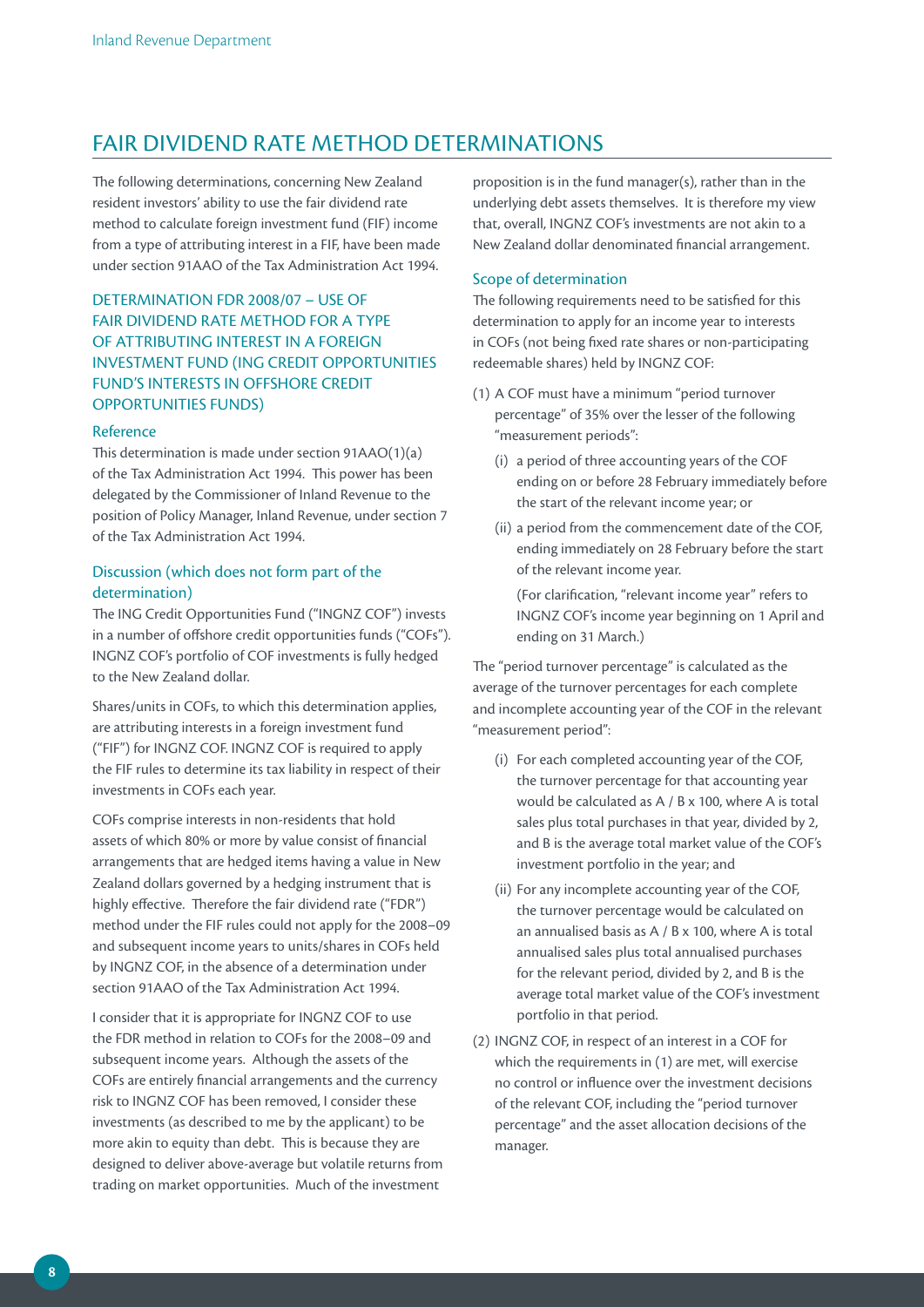## Interpretation

In this determination, unless the context otherwise requires:

"COFs" means non-New Zealand tax resident credit opportunities funds the units in which are held by the ING Credit Opportunities Fund (INGNZ COF).

COFs are structured credit funds that invest in a diverse range of corporate debt securities including senior secured bank loans, unsecured investment grade bonds, noninvestment grade bonds, second-ranking corporate bonds, mezzanine loans and distressed corporate bonds;

"Fixed rate share" means a fixed rate share under section LF 2(3) of the Act;

"Non-participating redeemable share" means a nonparticipating redeemable share under section CD 14(9) of the Act;

"INGNZ COF" means the ING Credit Opportunities Fund, a New Zealand tax-resident unit trust that is a portfolio investment entity (as that term is defined in the Act). INGNZ COF holds units/shares in offshore credit opportunities funds (the subject of this determination);

"Measurement period" is defined in the Scope of determination;

"Period turnover percentage" is defined in the Scope of determination;

"Relevant income year" is defined in the Scope of determination;

"The Act" means the Income Tax Act 2004, or any equivalent provision in the Income Tax Act 2007, as applicable.

#### **Determination**

An attributing interest in a FIF to which this determination applies is a type of attributing interest for which INGNZ COF may use the FDR method to calculate FIF income from the interest.

#### Application date

This determination applies for INGNZ COF's income years commencing on or after 1 April 2008.

Dated at Wellington this 26th day of March 2008.

*David Carrigan* Policy Manager Inland Revenue

### DETERMINATION FDR 2008/08 – USE OF FAIR DIVIDEND RATE METHOD FOR A TYPE OF ATTRIBUTING INTEREST IN A FOREIGN INVESTMENT FUND (MACQUARIE HIGHPOINT TRUST)

#### Reference

This determination is made under section 91AAO(1)(a) of the Tax Administration Act 1994. This power has been delegated by the Commissioner of Inland Revenue to the position of Policy Manager under section 7 of the Tax Administration Act 1994.

### Discussion (which does not form part of the determination)

Units in a non-resident issuer to which this determination applies are an attributing interest in a foreign investment fund (FIF) for New Zealand resident investors. New Zealand resident investors are required to apply the FIF rules to determine their tax liability in respect of their units in the non-resident issuer each year.

As the non-resident issuer invests solely in financial arrangements denominated in New Zealand dollars, section EX 40(9)(d) of the Act applies. In addition, the existence of lock in thresholds may mean that section EX 40(9)(e) of the Act applies. Accordingly, New Zealand resident investors are prevented from using the fair dividend rate method in the absence of a determination under section 91AAO of the Tax Administration Act 1994.

Despite the non-resident issuer having assets which 80% or more by value consist of financial arrangements denominated in New Zealand dollars and the presence of lock in thresholds which potentially provide a guaranteed type return, I consider it is appropriate that New Zealand resident investors in this arrangement may use the fair dividend rate method. The overall arrangement (as described to me by the applicant) contains sufficient risk so that it is not akin to a New Zealand dollar-denominated debt instrument or one that effectively provides guaranteed returns.

#### Scope of determination

The investments to which this determination applies are units in a non-resident issuer which:

- (a) is the Macquarie Highpoint Trust, a unit trust that is established and tax resident in Australia;
- (b) is managed by Macquarie Investment Services Limited (Macquarie), a company incorporated and tax resident in Australia, or an entity which is associated with Macquarie;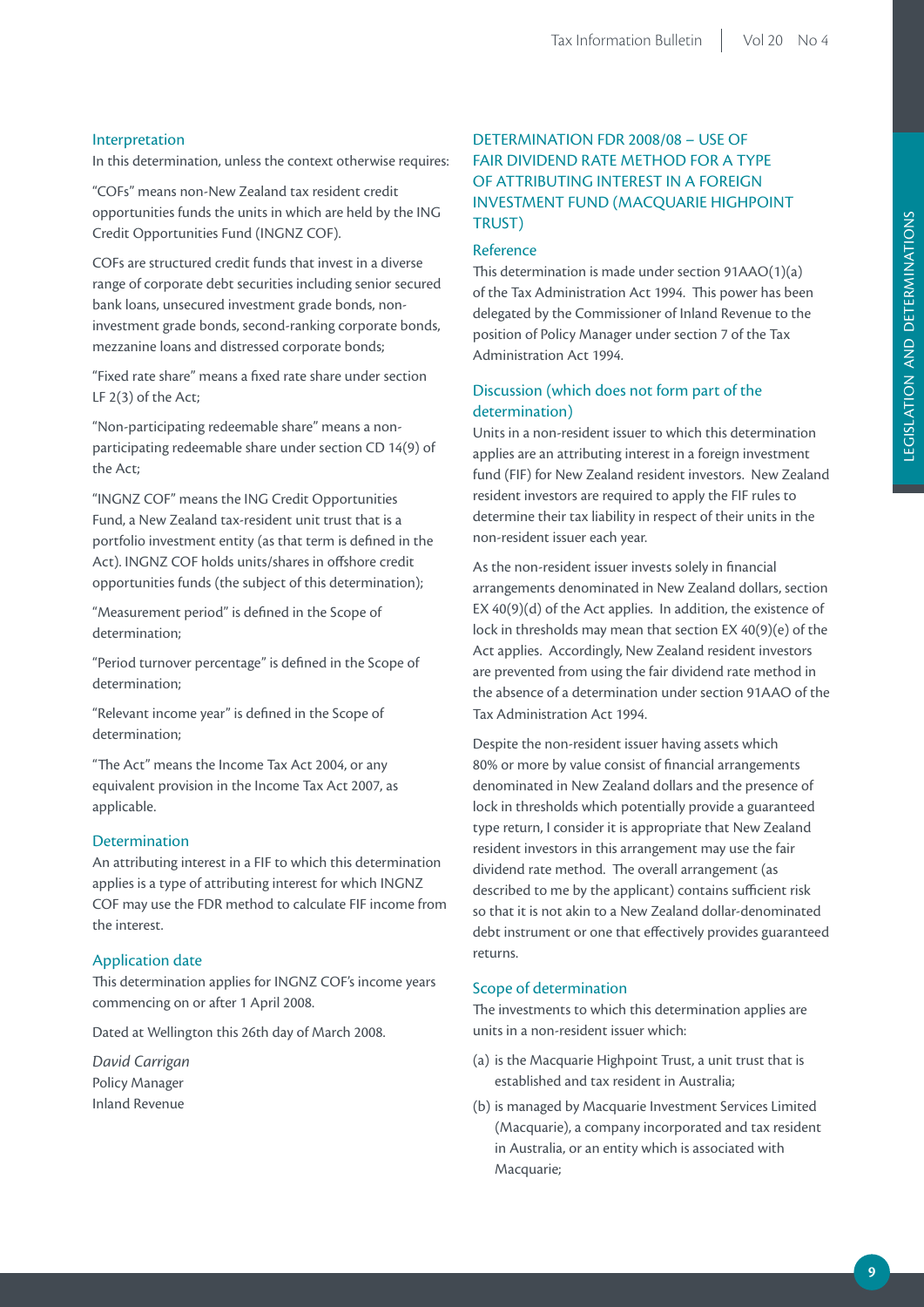- (c) issues New Zealand dollar-denominated units (not being fixed rate shares or non-participating redeemable shares) to New Zealand resident investors;
- (d) invests proceeds from the issue of units in assets which are financial arrangements, in relation to which the return on maturity is calculated by reference to the movement in selected indices relating to shares listed on a recognised exchange;
- (e) may make distributions to the unit holders, but investors are not guaranteed that any income will be derived or that a distribution will be made;
- (f) may provide investors with an amount exceeding the issue price of the unit on redemption, but at the time the unit is first issued the redemption price of a unit is not guaranteed to exceed its issue price.

#### Interpretation

In this determination, unless the context otherwise requires:

"Associated" means associated persons under sections OD 7 and OD 8 of the Act;

"Financial arrangement" means financial arrangement under section EW 3 of the Act;

"Fixed rate share" means a fixed rate share under section LF 2(3) of the Act;

"Non-participating redeemable share" means a nonparticipating redeemable share under section CD 14(9) of the Act;

"Non-resident" means a person that is not resident in New Zealand for the purposes of the Act;

"Recognised exchange" means recognised exchange under section OB 1 of the Act;

"The Act" means the Income Tax Act 2004.

#### Determination

An attributing interest in a FIF to which this determination applies is a type of attributing interest for which a person may use the fair dividend rate method to calculate FIF income from the interest.

#### Application date

This determination applies for the 2007–08 and subsequent income years.

Dated at Wellington this 26th day of March 2008.

*David Carrigan* Policy Manager Inland Revenue

#### DETERMINATION FDR 2008/09 – USE OF FAIR DIVIDEND RATE METHOD FOR A TYPE OF ATTRIBUTING INTEREST IN A FOREIGN INVESTMENT FUND (ABN AMRO GLOBAL EQUITIES HINDSIGHT TRUST)

#### Reference

This determination is made under section 91AAO(1)(a) of the Tax Administration Act 1994. This power has been delegated by the Commissioner of Inland Revenue to the position of Policy Manager under section 7 of the Tax Administration Act 1994.

#### Discussion (which does not form part of the determination)

Units in the ABN AMRO Global Equities Hindsight Trust ("Hindsight Securities") to which this determination applies are an attributing interest in a foreign investment fund (FIF) for New Zealand resident investors.

New Zealand resident investors are required to apply the FIF rules to determine their tax liability in respect of their Hindsight Securities each income year.

New Zealand resident investors may be prevented from using the fair dividend rate income calculation method ("FDR method") in the absence of a determination issued pursuant to section 91AAO of the Tax Administration Act 1994 if the options that the ABN AMRO Global Equities Hindsight Trust ("the Trust") invests in are "out of the money". This is because the only asset of the Trust would then be a zero coupon bond denominated in New Zealand dollars. Section EX 40(9) of the Act could then operate to disallow the use of the FDR method.

I consider it is appropriate that New Zealand resident investors in Hindsight Securities may use the FDR method. The overall arrangement, as described to me by the applicant, contains sufficient risk so that it is not akin to a New Zealand dollar-denominated debt investment that effectively provides a guaranteed return.

#### Scope of determination

The investments to which this determination applies are units (not being fixed rate shares or non-participating redeemable shares) in the ABN AMRO Global Equities Hindsight Trust ("Hindsight Securities") as described in this determination:

- 1. ABN AMRO Global Equities Hindsight Trust ("the Trust") has offered Hindsight Securities to investors.
- 2. Hindsight Securities comprise an investment in units in the Trust.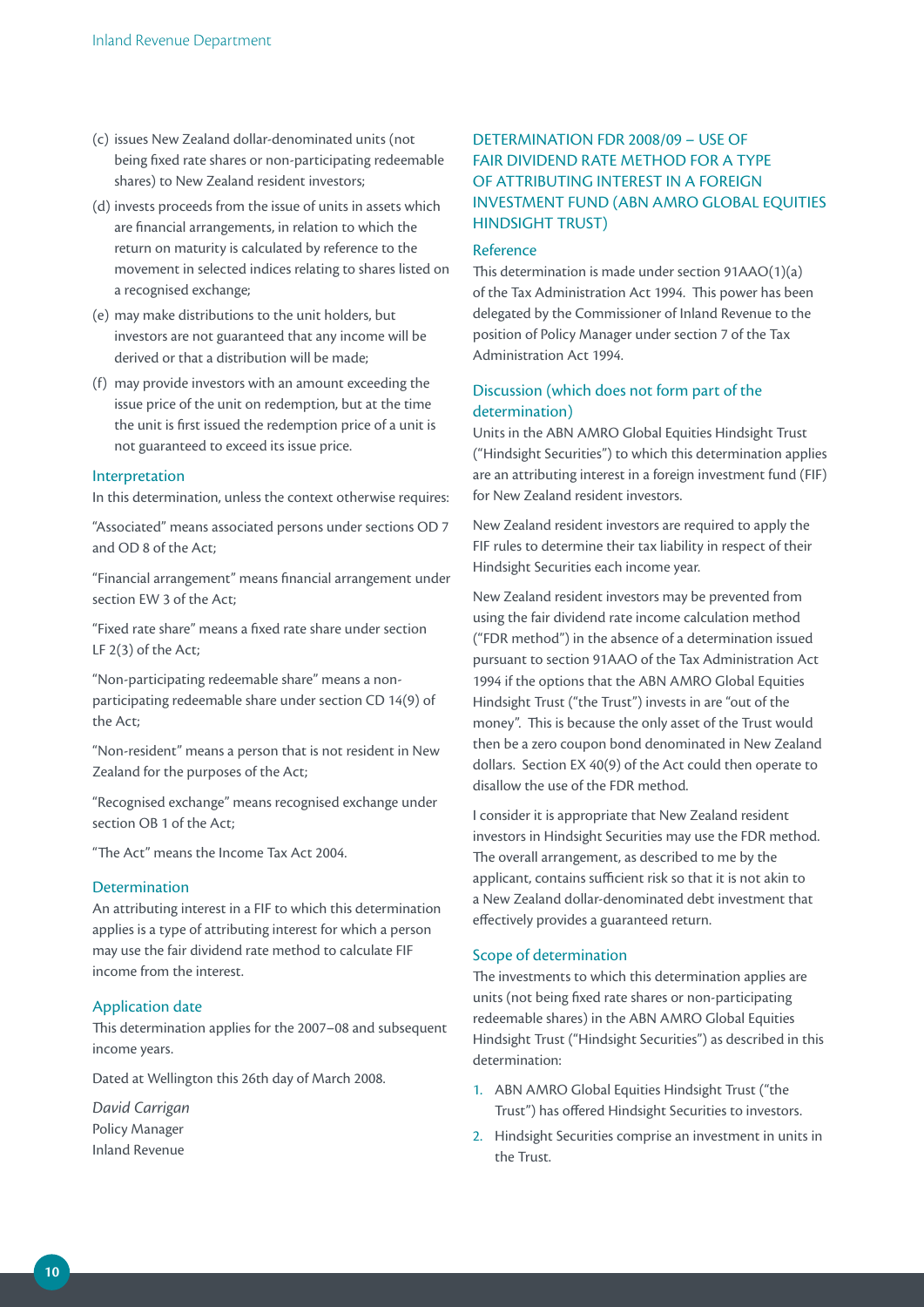- 3. The Trust in turn has an economic exposure to zero coupon bonds hedged to New Zealand dollars ("NZD") and a mixture of equity index options purchased from ABN AMRO London ("Index Options").
- 4. The term of the investment is approximately 5 years.
- 5. Depending on interest rates, for every \$1 invested in Hindsight Securities approximately 70 cents will be invested in zero coupon bonds and 30 cents in Index Options.
- 6. The Index Options comprise options over four global equity indices.
- 7. The end product does not provide a guaranteed return over and above the amount originally invested.
- 8. The investors will not bear any currency risk.
- 9. On maturity, the value of the zero coupon bonds will equal the initial amount invested by the investors. This amount is guaranteed to be repaid to the investors by the Trust and the capital guarantee is effectively achieved through this element of the investment.
- 10. At maturity, weightings will be assigned to each of the four global equity indices dependent on how the indices perform. The investment and return made on the derivative pool (if any) will be paid to the investors.
- 11. Depending on the amount of cash required to fund the guaranteed return the Hindsight Securities may be able to provide supplementary returns to boost the performance of the investment, through increasing the investors' participation rate in respect of the performance of the indices. This will be determined at the close of the offer period when the Hindsight Securities are issued to investors.
- 12. A distribution may be made by the Trust during the term of the investment. Any such distribution will be contingent on the Hindsight Securities' performance during the term.

#### Interpretation

In this determination, unless the context otherwise requires:

"Fixed rate share" means a fixed rate share under section LF 2(3) of the Act.

"Non-participating redeemable share" means a nonparticipating redeemable share under section CD 14(9) of the Act.

"The Act" means the Income Tax Act 2004, or any equivalent provision in the Income Tax Act 2007, as applicable.

#### **Determination**

An attributing interest in a FIF to which this determination applies is a type of attributing interest for which a person may use the fair dividend rate method to calculate FIF income from the interest.

#### Application date

This determination applies for the 2007–08 and subsequent income years.

Dated at Wellington this 2nd day of April 2008.

*David Carrigan* Policy Manager Inland Revenue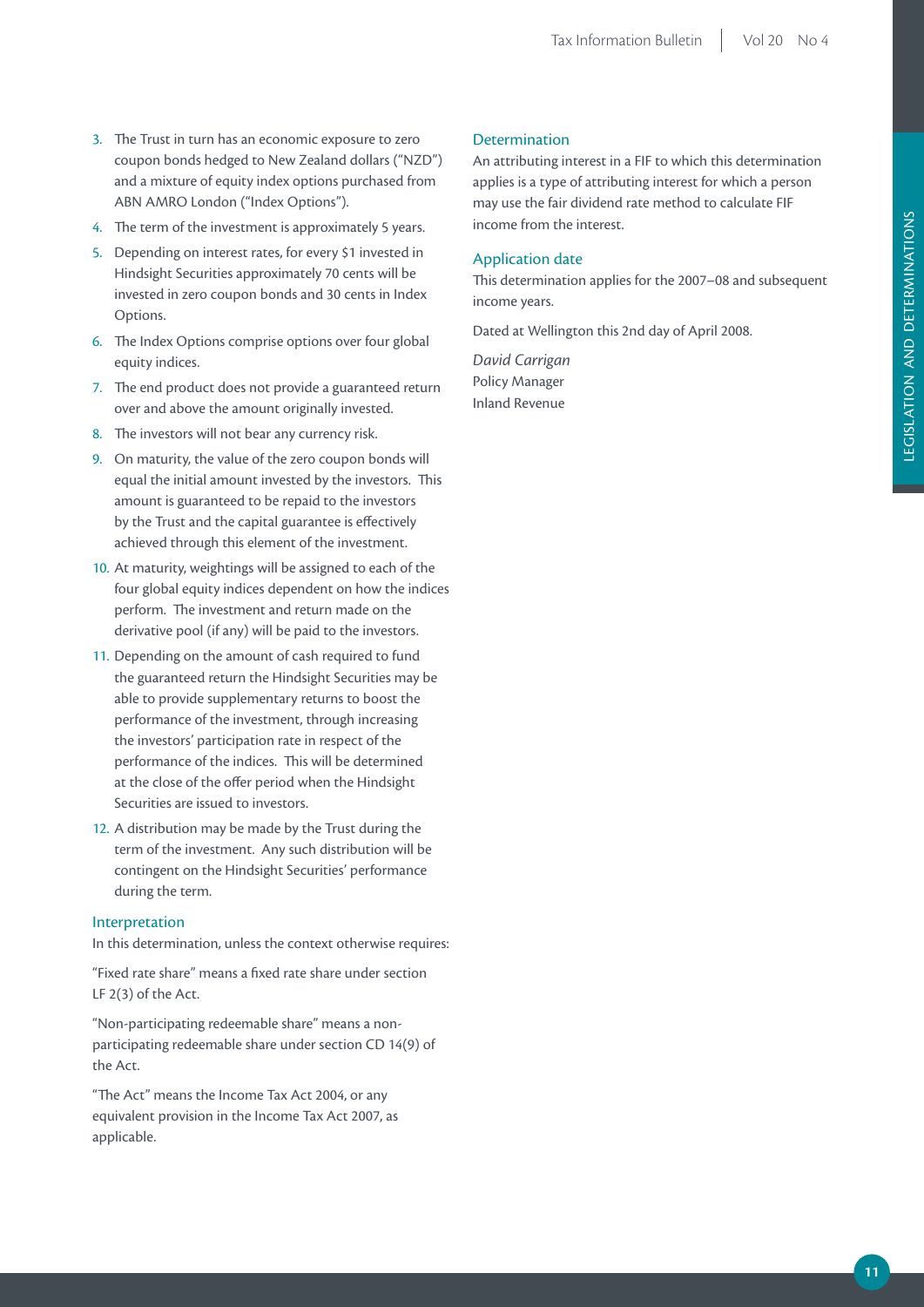# FOREIGN CURRENCY AMOUNTS – CONVERSION TO NEW ZEALAND **DOLLARS**

This article provides the exchange rates acceptable to Inland Revenue for converting foreign currency amounts to New Zealand dollars under the controlled foreign company (CFC) and foreign investment fund (FIF) rules for the 12 months ending 31 March 2008.

To convert foreign currency amounts to New Zealand dollars for any country listed, divide the foreign currency amount by the exchange rate shown. Round the exchange rate calculations to four decimal places wherever possible. If you need an exchange rate for a country or a day not listed in the tables, please contact one of New Zealand's major trading banks.

#### **Note**

An overseas currency converter is available in the "Work it out" section of our website.

You can only use this calculator when you have actual details for each month. The calculator cannot be used when details are only available on an annual total basis, in which case you will need to use the 12-monthly average rate in Table A (bottom row for each country).

For calculating FIF or CFC income or loss you have a choice of currency conversion methods.

You can choose either:

- • the average rate for the 12 months or the relevant period, or
- the actual rate for the day for each transaction (including closing market value).

For the actual rate we accept the Table A mid-month rate as equivalent to an actual rate for transactions occurring in that month.

You must apply the chosen conversion method to all interests for which you use that FIF or CFC calculation method in that and each later income year.

#### If you choose the Table A – 12-month average rate, use:

• the figures shown in the non-shaded box on Table A (the bottom row for each country). These are the average of the mid-month exchange rates for that month and the previous 11 months.

#### If you choose the actual rate for the day, use either:

- the actual rate for the day  $-$  you will need to contact one of New Zealand's major trading banks for the day's rate, or
- the Table A mid-month rate. The figures shown in the shaded box on Table A (the top row for each country) are the exchange rate on the 15th day of the month, or if no exchange rates were quoted on that day, on the next day on which they were quoted.

Use the mid-month rate when branch equivalent income or loss is calculated under the CFC or FIF rules pursuant to section EX 21(4) of the Income Tax Act 2004 and the accounting period is less than or greater than 12 months.

You can also use the mid-month rate when you have the foreign income amount for each month. If you only have an annual figure then use the 12-month average rate.

## **Use of Table A**

The rates in Table A cover most circumstances when you need to convert foreign currency amounts to New Zealand dollars including:

- FIF income or loss calculated under the accounting profits, comparative value, fair dividend rate, deemed rate of return, or cost methods under sections EX 42(7), EX 44(7), EX 44C(11), EX 44D(13), EX 45 (15), and EX 45B(15) of the Income Tax Act 2004
- branch equivalent income or loss calculated under the CFC or FIF rules pursuant to section EX 21(4) of the Income Tax Act 2004 for accounting periods of 12 months
- foreign tax credits calculated under the branch equivalent method for a CFC or FIF under section LC 4(1B) and EX 43(8) and (9) of the Income Tax Act 2004 for accounting periods of 12 months.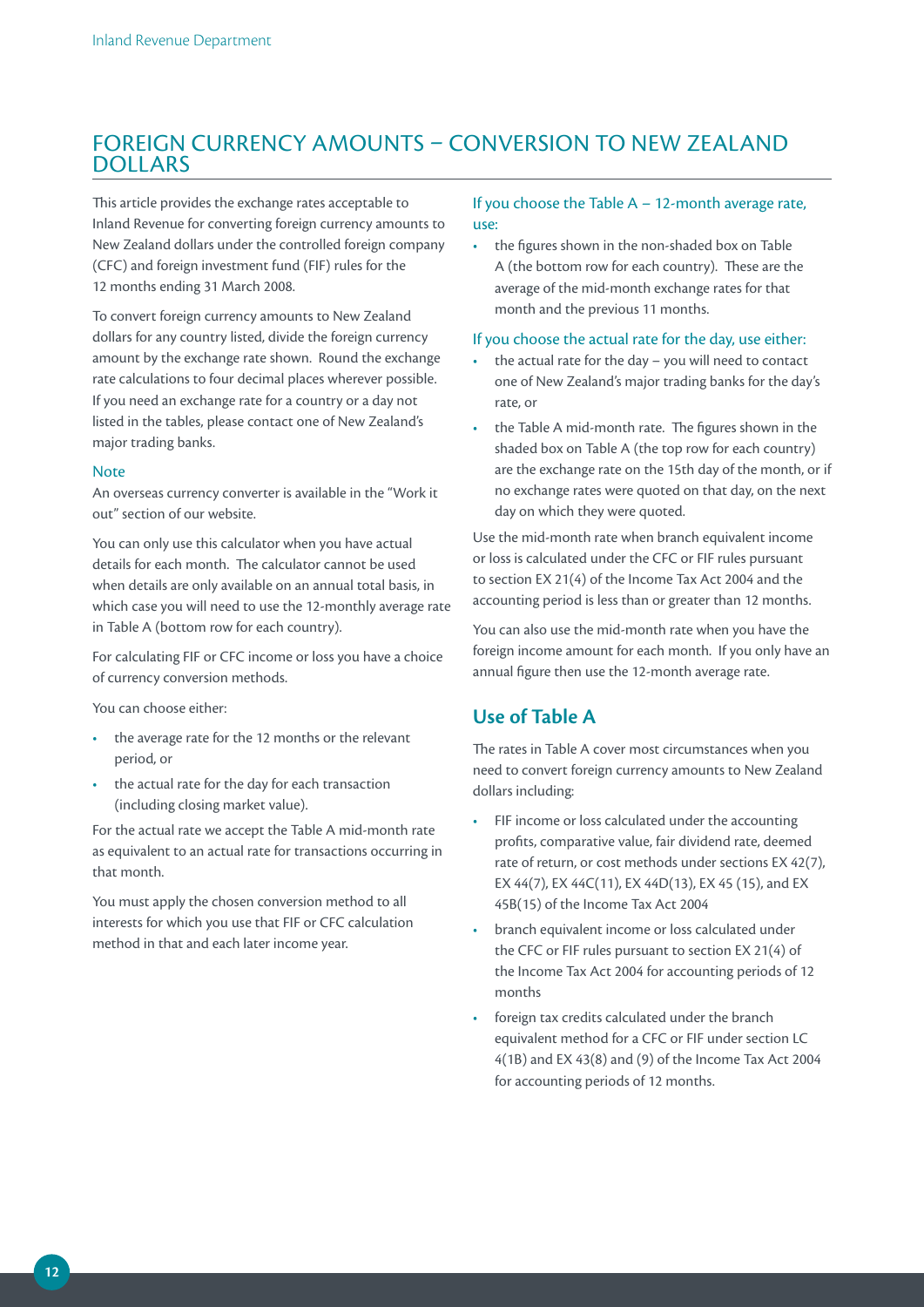#### Example 1: Table A – 12-month average

A taxpayer with a 31 March balance date purchases shares in a Philippines company (which is a FIF) for 350,000 pesos (PHP) on 7 September 2007. Using the comparative value or deemed rate of return methods, the cost is converted as follows:

PHP 350,000  $\div$  33.3144 = \$10,505.97

#### Example 2: Table A – 12-month average

A CFC resident in Hong Kong has an accounting period ending on 30 September 2007. Branch equivalent income for the period 1 October 2006 to 30 September 2007 is 200,000 Hong Kong dollars (HKD), which converts to:

 $HKD 200,000 \div 5.5401 = $36,100.43$ 

#### Example 3: Table A – 15th of the month

A resident individual with a 31 March 2008 accounting period acquires a FIF interest in a Japanese company in January 2008 for 10,500,000 yen. The interest is sold in March 2008 for 10,000,000 yen. Using the comparative value method, these amounts are converted as:

JPY 10,500,000/ 85.2042 = \$123,233.40

JPY 10,000,000/80.4491 = \$124,302.20

#### Example 4: Table A – 15th of the month

A CFC resident in Singapore was formed on 21 April 2007 and has a balance date of 30 September 2007. During the period 1 May 2007 to 30 September 2007, branch equivalent income of 500,000 Singaporean dollars was derived.

(i) Calculating the average monthly exchange rate for the complete months May – September 2007:

 $1.1153 + 1.1549 + 1.1896 + 1.1093 + 1.0766 = 5.6457 \div 5 =$ 1.1291

(ii) Conversion to New Zealand currency:

 $SGD 500,000 \div 1.1291 = $442.830.57$ 

# **Table B – End of month**

Table B lists the end-of-month exchange rates acceptable to us for the 12-month period ended 31 March 2008, when you are required to carry out the conversion at the end of the month.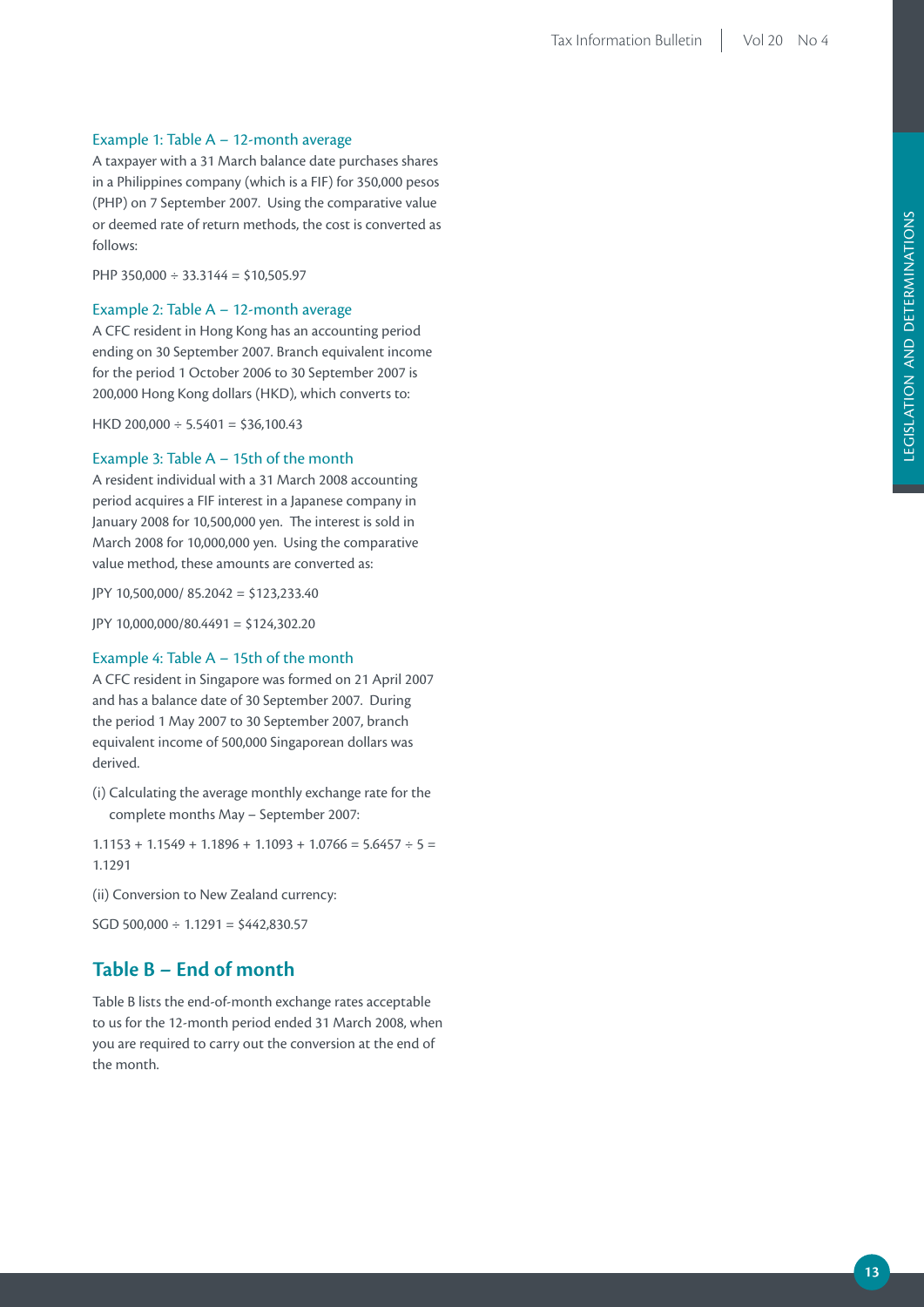| í<br>.<br>V                      |
|----------------------------------|
|                                  |
|                                  |
| mid month (Rates table type $A'$ |
|                                  |
| Ì                                |
|                                  |
|                                  |
| Currency rates 2008              |
|                                  |

|                  |          |                   | $15 - Appr-07$   | 15 - May-07      | $15 - Jun - 07$       | $15 - JuI - 07$  | 15 - Aug-07      | $15 - Sep-07$ | $15 - Oct-07$    | $15 - Nov-07$    | 15 - Dec-07      | $15 - Jan - 08$ | $15 - Feb - 08$  | 15 - Mar-08      |
|------------------|----------|-------------------|------------------|------------------|-----------------------|------------------|------------------|---------------|------------------|------------------|------------------|-----------------|------------------|------------------|
| Country          | Currency | Code              | 12 month<br>rate | 12 month<br>rate | 12 month<br>rate      | 12 month<br>rate | 12 month<br>rate | $12$ month    | 12 month<br>rate | 12 month<br>rate | 12 month<br>rate | $12$ month      | 12 month<br>rate | 12 month<br>rate |
|                  |          |                   | 0.8857           | 0.8860           | 0.8975                | 0.9029           | 0.8712           | 0.8466        | 0.8519           | 0.8489           | 0.8880           | 0.8788          | 0.8746           | 0.8679           |
| Australia        | Dollar   | AUD               | 0.8609           | 0.8671           | 0.8716                | 0.8782           | 0.8819           | 0.8795        | 0.8816           | 0.8770           | 0.8776           | 0.8774          | 0.8764           | 0.8755           |
|                  |          |                   | 0.2783           | 0.2778           | 0.2826                | 0.2963           | 0.2740           | 0.2689        | 0.2819           | 0.2865           | 0.2868           | 0.2964          | 0.2969           | 0.3067           |
| Bahrain          | Dollar   | BHD               | 0.2503           | 0.2537           | 0.2578                | 0.2631           | 0.2662           | 0.2679        | 0.2698           | 0.2747           | 0.2770           | 0.2801          | 0.2830           | 0.2869           |
|                  |          |                   | 0.8390           | 0.8158           | 0.8012                | 0.8243           | 0.7759           | 0.7344        | 0.7504           | 0.7355           | 0.7762           | 0.8032          | 0.7874           | 0.8056           |
| Canada           | Dollar   | CAD               | 0.7588           | 0.7687           | 0.7778                | 0.7883           | 0.7940           | 0.7937        | 0.7928           | 0.7930           | 0.7913           | 0.7910          | 0.7881           | 0.7876           |
|                  |          |                   | 5.7093           | 5.6669           | 5.7232                | 5.9609           | 5.5061           | 5.3610        | 5.6335           | 5.6681           | 5.6350           | 5.7185          | 5.6815           | 5.7717           |
| China            | Yuan     | CNY               | 5.2380           | 5.2907           | 5.3528                | 5.4365           | 5.4776           | 5.4864        | 5.5171           | 5.5792           | 5.5993           | 5.6268          | 5.6510           | 5.6858           |
|                  |          |                   | 4.0688           | 4.0519           | 1927<br>$\frac{1}{4}$ | 4.2383           | 3.9908           | 3.9985        | 3.9457           | 3.8759           | 3.9512           | 3.9396          | 4.0181           | 3.8686           |
| <b>Denmark</b>   | Krone    | DKK               | 3.8336           | 3.8691           | 3.9127                | 3.9619           | 3.9879           | 3.9986        | 3.9853           | 4.0161           | 4.0204           | 4.0175          | 4.0237           | 4.0222           |
| European         |          |                   | 0.5444           | 0.5444           | 0.5636                | 0.5702           | 0.5368           | 0.5133        | 0.5298           | 0.5207           | 0.5302           | 0.5296          | 0.5394           | 0.5193           |
| Community        | Euro     | EUR               | 0.5145           | 0.5194           | 0.5252                | 0.5320           | 0.5356           | 0.5351        | 0.5355           | 0.5374           | 0.5379           | 0.5376          | 0.5385           | 0.5382           |
|                  |          |                   | 1.1999           | 1.1933           | 1.2126                | 1.2438           | 1.1773           | 1.1536        | 1.1891           | 1.1900           | 1.2588           | 1.2223          | 1.2211           | 1.2220           |
| 语                | Dollar   | EID               | 1.1282           | 1.1380           | <b>1487</b><br>급      | 1.1628           | 1.1707           | 1.1721        | 1.1812           | 1.1837           | 1.1930           | 1.1984          | 1.2029           | 1.2087           |
|                  |          |                   | 65.2299          | 65.0562          | 67.4086               | 68.1513          | 64.2149          | 61.3356       | 63.2998          | 62.4198          | 63.0254          | 63.3373         | 64.5423          | 62.1755          |
| French Polynesia | Franc    | XPF               | 61.3767          | 61.9762          | 62.7074               | 63.5366          | 63.9959          | 63.9462       | 63.9851          | 64.2474          | 64.2946          | 64.2568         | 64.3684          | 64.3551          |
|                  |          |                   | 5.7646           | 5.7605           | 5.8642                | 6.1496           | 5.6880           | 5.4513        | 5.8164           | 5.9481           | 5.9582           | 6.1483          | 6.1576           | 6.3299           |
| Hong Kong        | Dollar   | HKD               | 5.1753           | 5.2493           | 5.3360                | 5.4471           | 5.5141           | 5.5401        | 5.5899           | 5.6829           | 5.7333           | 5.7972          | 5.8583           | 5.9363           |
|                  |          |                   | 31.1412          | 29.6418          | 30.2524               | 31.5188          | 29.3598          | 28.5024       | 29.3006          | 29.6461          | 29.9127          | 30.5521         | 31.0019          | 32.6395          |
| India            | Rupee    | $\widetilde{\Xi}$ | 29.6142          | 29.7538          | 29.9227               | 30.1877          | 30.2208          | 30.0683       | 30.0493          | 30.1261          | 30.0815          | 30.0870         | 30.1494          | 30.3535          |
|                  |          |                   | 6724.8150        | 6492.6250        | 6807.4400             | 7103.5900        | 6799.1150        | 6690.6650     | 6852.1950        | 7,038.5400       | 7,130.8800       | 7436.4750       | 7279.7300        | 7,501.0500       |
| Indonesia        | Rupiah   | $\mathbb{R}$      | 6073.3929        | 6155.0896        | 6231.0692             | 6349.2354        | 6440.1238        | 6494.4700     | 6538.3342        | 6,660.7333       | 6,733.6433       | 6828.0017       | 6909.2104        | 7,002.8825       |
|                  |          |                   | 88.1194          | 88.7226          | 92.2068               | 95.8622          | 85.5847          | 82.1812       | 86.6689          | 85.1322          | 86.5354          | 85.2042         | 85.1709          | 80.4491          |
| Japan            | Yen      | JΡY               | 77.9984          | 79.6473          | 81.3760               | 83.3751          | 84.4033          | 84.7833       | 85.0989          | 86.4548          | 86.9062          | 87.0860         | 87.1987          | 87.1932          |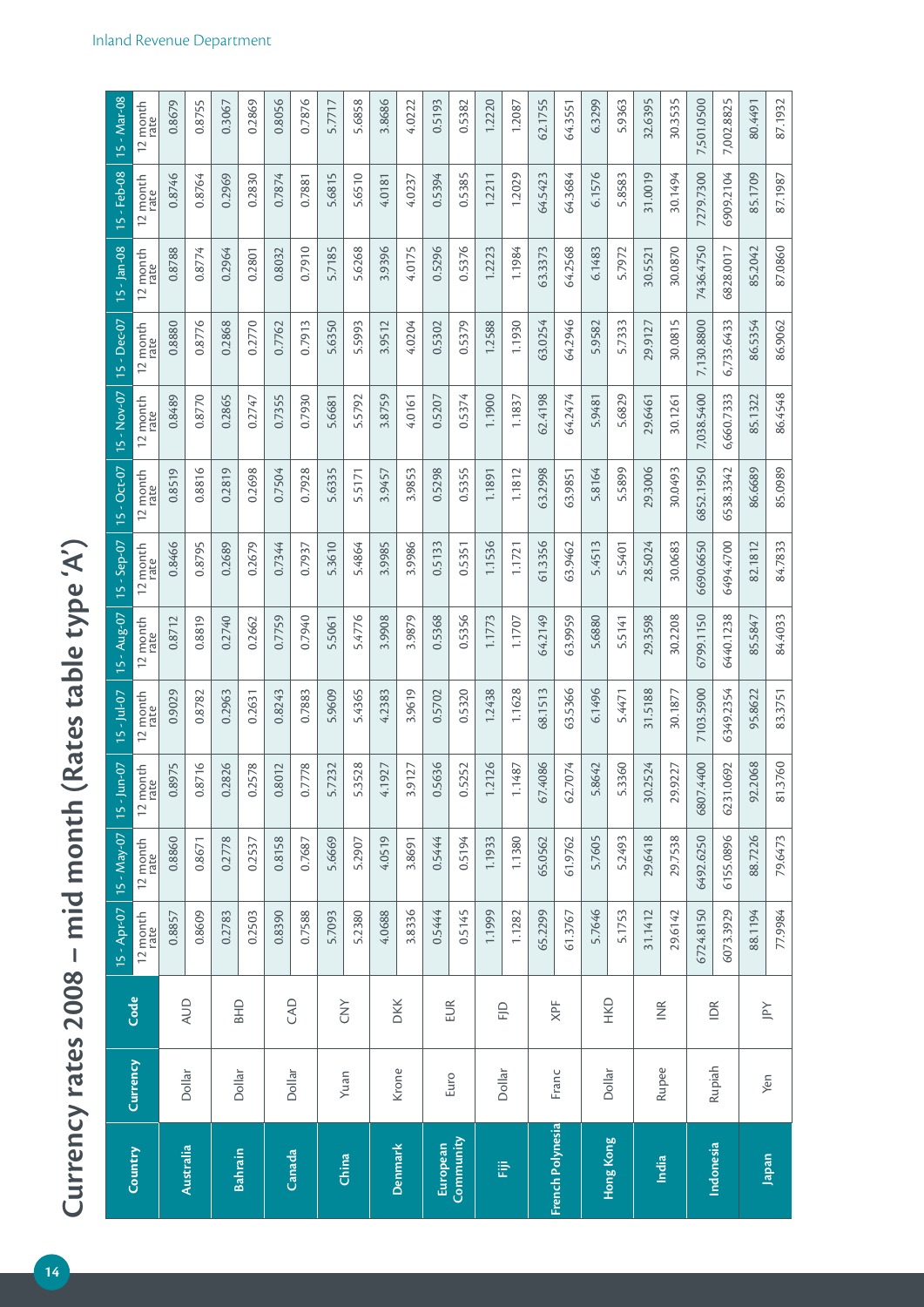|              |          |             | $15 - Appr-07$   | $15 - May - 07$  | $\overline{C}$<br>$15 - JL$ | $15 - ju1 - 07$ | $15 - Aug - 07$ | $15 - Sep-07$ | $15 - Oct-07$ | $15 - Nov-07$    | $15 - Dec-07$ | $15 - Jan - 08$ | $15 - Feb-08$    | 15 - Mar-08 |
|--------------|----------|-------------|------------------|------------------|-----------------------------|-----------------|-----------------|---------------|---------------|------------------|---------------|-----------------|------------------|-------------|
| Country      | Currency | Code        | 12 month<br>rate | 12 month<br>rate | 12 month<br>rate            | $12$ month      | $12$ month      | $12$ month    | $12$ month    | 12 month<br>rate | $12$ month    | $12$ month      | 12 month<br>rate | $12$ month  |
|              |          |             | 686.7800         | 681.4550         | 1.6600<br>697.              | 721.7300        | 677.3250        | 661.9650      | 689.5250      | 697.0100         | 710.7100      | 738.9500        | 746.8450         | 811.5100    |
| Korea        | Won      | KOR         | 628.1113         | 636.0438         | 644.3133                    | 655.2167        | 661.1375        | 663.5425      | 668.4963      | 677.2017         | 683.5279      | 690.9925        | 698.912          | 712.0138    |
|              |          |             | 0.2132           | 0.2130           | .2166<br>$\circ$            | 0.2272          | 0.2050          | 0.2003        | 0.2093        | 0.2105           | 0.2092        | 0.2145          | 0.2159           | 0.2189      |
| Kuwait       | Dollar   | KWD         | 0.1920           | 0.1945           | 0.1976                      | 0.2017          | 0.2036          | 0.2044        | 0.2054        | 0.2084           | 0.2092        | 0.2105          | 0.2118           | 0.2134      |
|              |          |             | 2.5473           | 2.5124           | .6038<br>$\mathbf 2$        | 2.7157          | 2.5308          | 2.4866        | 2.5649        | 2.5564           | 2.5403        | 2.5679          | 2.5589           | 2.5775      |
| Malaysia     | Ringgit  | <b>MYR</b>  | 2.3892           | 2.4110           | 4375<br>$\sim$              | 2.4743          | 2.4925          | 2.4971        | 2.5061        | 2.5262           | 2.5339        | 2.5453          | 2.5557           | 2.5679      |
|              |          |             | 4.4254           | 4.4548           | 5650<br>4                   | 4.5102          | 4.2837          | 4.0120        | 4.0532        | 4.1291           | 4.2215        | 4.1488          | 4.2699           | 4.1527      |
| Norway       | Krone    | NOK         | 4.0978           | 4.1549           | 4.2136                      | 4.2675          | 4.3679          | 4.3438        | 4.3202        | 4.3171           | 4.3131        | 4.2884          | 4.2873           | 4.2810      |
|              |          |             | 44.5202          | 44.4288          | .2343<br>45.                | 47.3828         | 43.7453         | 42.9748       | 45.2101       | 46.3244          | 46.3589       | 48.9260         | 49.2993          | 50.8077     |
| Pakistan     | Rupee    | PKR         | 40.0053          | 40.5828          | .2566<br>$\overline{+}$     | 42.1094         | 42.6183         | 42.8924       | 43.2375       | 44.0336          | 44.4203       | 45.0155         | 45.6291          | 46.3948     |
| Papua New    |          |             | 2.1691           | 2.1728           | .2148<br>$\mathbf 2$        | 2.3561          | 2.1294          | 2.0582        | 2.1534        | 2.1108           | 2.0912        | 2.1531          | 2.1684           | 2.2207      |
| Guinea       | Kina     | PGK         | 1.9766           | 1.9989           | .0261<br>$\mathbf 2$        | 2.0669          | 2.0874          | 2.0951        | 2.2984        | 2.1317           | 2.1367        | 2.1461          | 2.1568           | 2.1720      |
|              |          |             | 35.0597          | 34.3998          | .6833<br>34                 | 35.8652         | 33.1356         | 32.7471       | 33.5485       | 32.3914          | 31.0294       | 31.5487         | 31.9955          | 33.3229     |
| Phillipines  | Peso     | $rac{P}{P}$ | 33.1649          | 33.3526          | 33.5109                     | 33.8216         | 33.9226         | 33.9007       | 33.8117       | 33.9622          | 33.5698       | 33.3972         | 33.2964          | 33.3144     |
|              | Dollar   | SGD         | 1.1162           | 1.1153           | 1.1549                      | 1.1896          | 1.1093          | 1.0766        | 1.1157        | 1.1026           | 1.1068        | 1.1248          | 1.1171           | 1.1182      |
| Singapore    |          |             | 1.0339           | 1.0451           | .0589                       | 1.0763          | 1.0861          | 1.0891        | 1.0926        | 1.1033           | 1.1073        | 1.1125          | 1.1169           | 1.1220      |
| Solomon      |          | SBD         | 5.3856           | 5.3618           | 4462<br>S                   | 5.6742          | 5.2488          | 5.2421        | 5.4844        | 5.5327           | 5.4415        | 5.7783          | 5.9671           | 6.1368      |
| Islands      | Dollar   |             | 4.9025           | 4.9546           | 5.0160                      | 5.0993          | 5.1457          | 5.1695        | 5.2819        | 5.2872           | 5.3520        | 5.3961          | 5.4767           | 5.5690      |
|              |          |             | 5.2945           | 5.1035           | 5.3825                      | 5.4708          | 5.3287          | 5.0985        | 5.1543        | 5.0167           | 5.2515        | 5.3131          | 6.0642           | 6.4465      |
| South Africa | Rand     | <b>ZAR</b>  | 4.7266           | 4.8268           | .9198<br>₹                  | 5.0039          | 5.0887          | 5.1054        | 5.1217        | 5.1517           | 5.1895        | 5.2174          | 5.3068           | 5.4165      |
|              |          |             | 80.1327          | 81.4902          | .9234<br>82                 | 87.5668         | 81.0439         | 80.2357       | 84.7504       | 84.1019          | 82.7747       | 84.9628         | 84.7099          | 87.2186     |
| Sri Lanka    | Rupee    | LKR         | 70.3354          | 71.7654          | .3480<br>73                 | 75.3014         | 76.6352         | 77.6766       | 78.5431       | 80.3425          | 81.0580       | 81.9347         | 82.7296          | 83.7343     |
|              |          |             | 5.0716           | 5.0115           | .3079<br>S                  | 5.2206          | 5.0065          | 4.7550        | 4.8832        | 4.7985           | 4.9776        | 4.9627          | 5.0322           | 4.9037      |
| Sweden       | Krona    | <b>SEK</b>  | 4.7296           | 4.7682           | .8308<br>ч                  | 4.8924          | 4.9324          | 4.9289        | 4.9203        | 4.9510           | 4.9715        | 4.9808          | 4.9971           | 5.0020      |
| Switzerland  |          | 告           | 0.8947           | 0.8987           | .9349<br>$\circ$            | 0.9450          | 0.8805          | 0.8514        | 0.8793        | 0.8580           | 0.8812        | 0.8608          | 0.8661           | 0.8124      |
|              | Franc    |             | 0.9024           | 0.9144           | .9286                       | 0.9437          | 0.9520          | 0.9541        | 0.8718        | 0.9641           | 0.9679        | 0.9679          | 0.8857           | 0.8836      |
|              | Dollar   | TAI         | 24.4750          | 24.5700          | .8350<br>24                 | 25.8200         | 23.9600         | 23.6000       | 24.5650       | 24.6450          | 24.7450       | 25.4950         | 25.0300          | 25.0050     |
| Taiwan       |          |             | 21.7808          | 22.1833          | 22.5633                     | 23.0279         | 23.3113         | 23.4642       | 23.6067       | 24.0017          | 24.1913       | 24.4300         | 24.6063          | 24.7883     |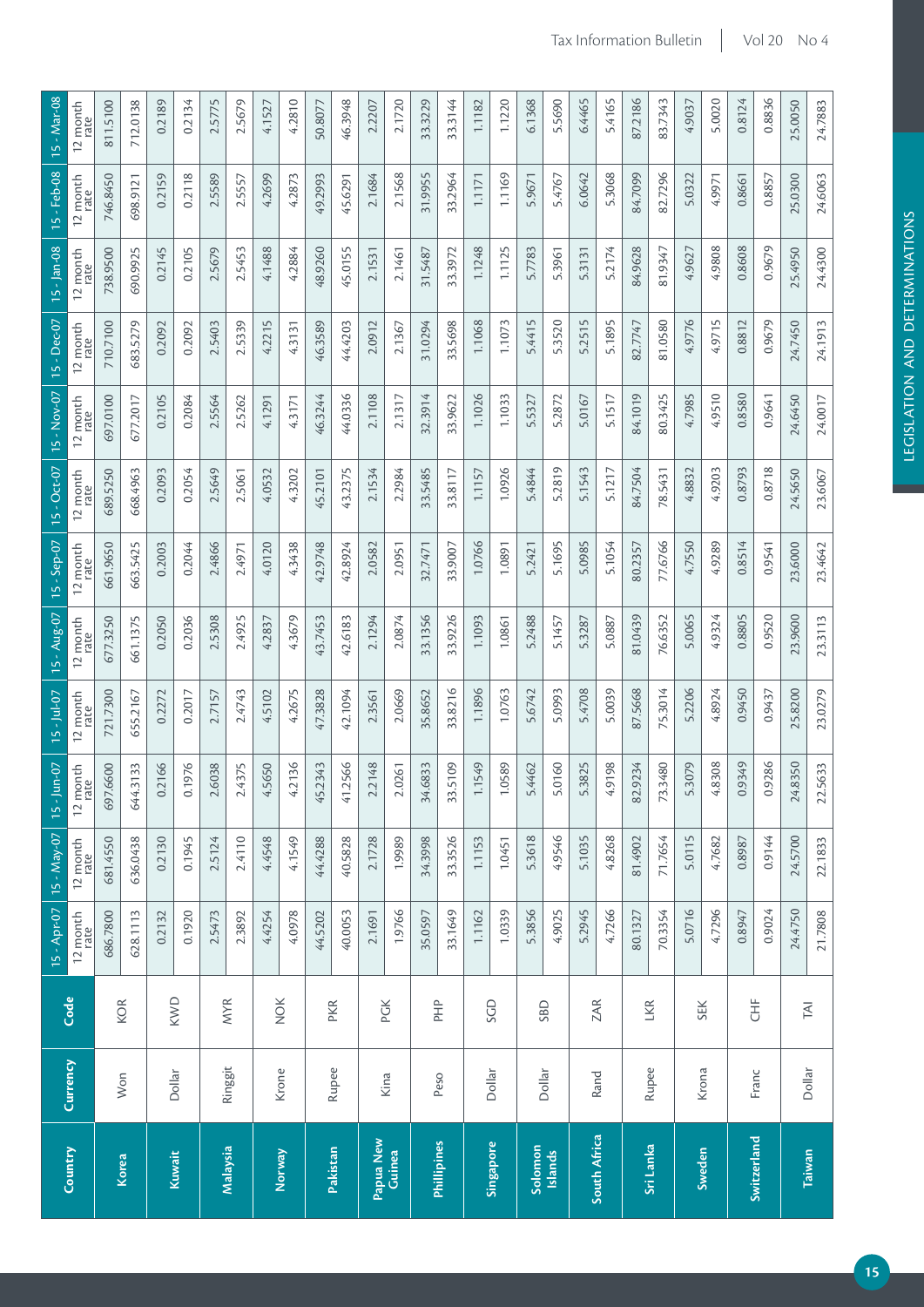|                      |                 |      |                  | 15 - Apr-07   15 - May-07 | $\nu - 07$<br>$15 -$ | $15 - JuI - 07$  | $15 - Aug - 07$  | $15 - 5ep-07$    | $15 - Oct - 07$  | 15 - Nov-07      | 15 - Dec-07      | $15 - Jan - 08$  | $15 - Feb - 08$  | 15 - Mar-08      |
|----------------------|-----------------|------|------------------|---------------------------|----------------------|------------------|------------------|------------------|------------------|------------------|------------------|------------------|------------------|------------------|
| Country              | <b>Currency</b> | Code | 12 month<br>rate | 12 month<br>rate          | 12 month<br>rate     | 12 month<br>rate | 12 month<br>rate | 12 month<br>rate | 12 month<br>rate | 12 month<br>rate | 12 month<br>rate | 12 month<br>rate | 12 month<br>rate | 12 month<br>rate |
|                      |                 |      | 23.7157          | 24.3348                   | 24.1085              | 23.8209          | 22.9442          | 22.6156          | 23.5973          | 23.8884          | 22.8215          | 23.2090          | 25.0540          | 25.7056          |
| Thailand             | <b>Baht</b>     | THB  | 23.6714          | 23.7407                   | 23.7809              | 23.8253          | 23.7998          | 23.6495          | 23.6674          | 23.6490          | 23.5442          | 23.4246          | 23.6048          | 23.8694          |
|                      |                 |      | 1.4424           | 1.4397                    | .4601                | 1.4907           | 1.4080           | 1.4223           | 1.4730           | 1.4253           | 1.4285           | 1.4666           | 1.4407           | 1.4437           |
| Tonga                | Pa'anga         | TOP  | 1.3313           | 1.3466                    | 1.3634               | 1.3836           | 1.3961           | 1.4034           | 1.4093           | 1.4262           | 1.4303           | 1.4355           | 1.4407           | 1.4476           |
| United               |                 |      | 0.3719           | 0.3728                    | 0.3810               | 0.3868           | 0.3640           | 0.3553           | 0.3700           | 0.3714           | 0.3791           | 0.4025           | 0.4008           | 0.4031           |
| Kingdom              | Pound           | GBP  | 0.3482           | 0.3516                    | 0.3553               | 0.3594           | 0.3620           | 0.3623           | 0.3623           | 0.3665           | 0.3688           | 0.3730           | 0.3769           | 0.3808           |
|                      |                 |      | 0.7381           | 0.7377                    | 1.7505               | 0.7867           | 0.7274           | 0.7131           | 0.7499           | 0.7640           | 0.7653           | 0.7882           | 0.7898           | 0.8139           |
| <b>United States</b> | Dollar          | USD  | 0.6649           | 0.6740                    | 0.6847               | 0.6987           | 0.7069           | 0.7113           | 0.7170           | 0.7316           | 0.7379           | 0.7460           | 0.7540           | 0.7643           |
|                      |                 |      | 76.7021          | 74.8213                   | 76.1899              | 77.9888          | 70.8117          | 70.1409          | 71.8682          | 71.1343          | 72.9869          | 75.3557          | 75.1619          | 76.0944          |
| Vanuatu              | Vatu            | NNN  | 71.8748          | 72.4049                   | 9998<br>2            | 73.7890          | 73.9384          | 73.6857          | 73.9528          | 73.7001          | 73.7357          | 73.8742          | 74.0161          | 74.2728          |
|                      |                 |      | 1.9487           | 1.8840                    | 1.9222               | 1.9877           | 1.8341           | 1.8653           | 1.8968           | 1.8854           | 1.8670           | 1.9592           | 1.9524           | 1.9441           |
| Western Samoa        | Tala            | WST  | 1.8208           | 1.8237                    | .8396                | 1.8612           | 1.8697           | 1.8723           | 1.8817           | 1.8897           | 1.8905           | 1.8973           | 1.9044           | 1.9165           |

# How to use Table A **How to use Table A**

To convert foreign currency amounts to New Zealand dollars for any country listed, divide the foreign currency amount by the exchange rate shown. To convert foreign currency amounts to New Zealand dollars for any country listed, divide the foreign currency amount by the exchange rate shown.

If you are using the mid month rate (ie not the average for the last 12 months) then you can use our online currency converter and have the income and tax deductions If you are using the mid month rate (ie not the average for the last 12 months) then you can use our online currency converter and have the income and tax deductions converted for you. converted for you.

# **Key**



 $\geq$ 

The exchange rate on the 15th day of the month, or if no exchange rates were quoted on that day, on the next day on which The exchange rate on the 15th day of the month, or if no exchange rates were quoted on that day, on the next day on which they were quoted. (Top row for each country; blue background) they were quoted. (Top row for each country; blue background)

The average of the mid-month exchange rates for that month and the previous 11 months. (Bottom row for each country; The average of the mid-month exchange rates for that month and the previous 11 months. (Bottom row for each country;<br>white background) white background) If you need an exchange rate for a country or a day not listed in these tables, contact one of New Zealand's major trading banks. Round the exchange rate calculations to If you need an exchange rate for a country or a day not listed in these tables, contact one of New Zealand's major trading banks. Round the exchange rate calculations to four decimal places wherever possible. four decimal places wherever possible.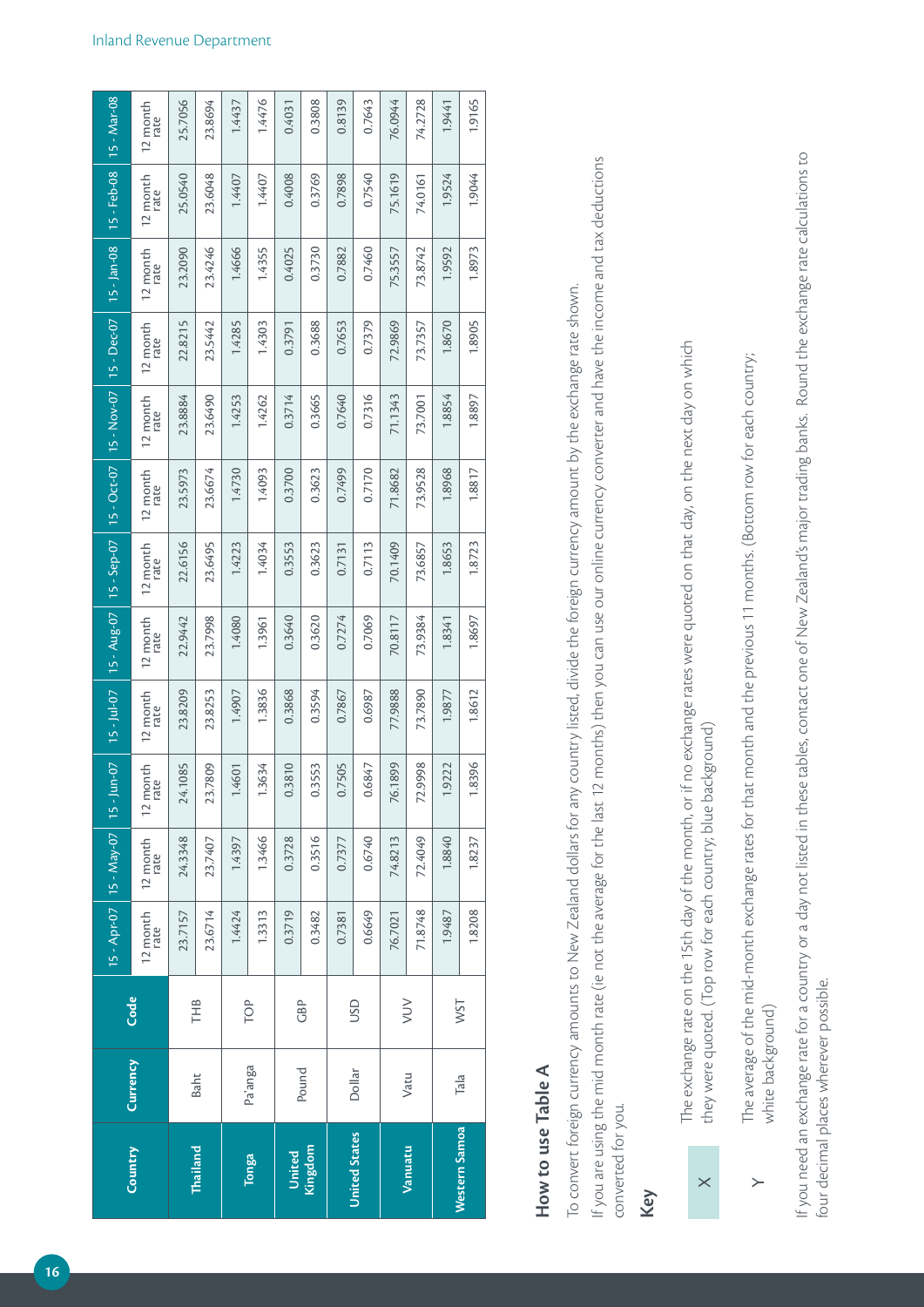Currency rates 2008 - end of month (Rates table type 'B') **Currency rates 2008 – end of month (Rates table type 'B')**

| Country               | <b>Currency</b> | Code               | 30-Apr-07 | 31-May-07 | $30$ -Jun-07             | $31$ -Jul-07 | $31 - \text{Aug-07}$ | 30-Sep-07 | $31-Oct-07$ | 30-Nov-07 | $31 - Dec-07$ | $31$ -Jan-08 | 28-Feb-08 | 31-Mar-08 |
|-----------------------|-----------------|--------------------|-----------|-----------|--------------------------|--------------|----------------------|-----------|-------------|-----------|---------------|--------------|-----------|-----------|
| Australia             | Dollar          | <b>AUD</b>         | 0.8930    | 0.8870    | 0.9082                   | 0.8959       | 0.8605               | 0.8519    | 0.8323      | 0.8323    | 0.8489        | 0.8880       | 0.8603    | 0.8672    |
| <b>Bahrain</b>        | Dollar          | <b>GHB</b>         | 0.2789    | 0.2746    | 0.2895                   | 0.2881       | 0.2637               | 0.2819    | 0.2883      | 0.2885    | 0.2868        | 0.2964       | 0.3076    | 0.2989    |
| Canada                | Dollar          | CAD                | 0.8270    | 0.7825    | 0.8140                   | 0.8171       | 0.7418               | 0.7504    | 0.7295      | 0.7685    | 0.7762        | 0.8032       | 0.7941    | 0.8128    |
| China                 | Yuan            | <b>CNY</b>         | 5.7258    | 5.5772    | 5.8543                   | 5.7924       | 5.2908               | 5.6335    | 5.7286      | 5.6855    | 5.6350        | 5.7185       | 5.8133    | 5.5815    |
| <b>Denmark</b>        | Krone           | <b>DKK</b>         | 4.0420    | 4.0412    | 4.2515                   | 4.1515       | 3.8263               | 3.9457    | 3.9488      | 3.8836    | 3.9512        | 3.9396       | 3.9941    | 3.7423    |
| European<br>Community | Euro            | EUR                | 0.5431    | 0.5430    | 0.5717                   | 0.5585       | 0.5143               | 0.5298    | 0.5301      | 0.5214    | 0.5302        | 0.5296       | 0.5365    | 0.5033    |
| 语                     | Dollar          | FJD                | 1.1979    | 1.1932    | 1.2324                   | 1.2222       | 1.2045               | 1.1891    | 1.1889      | 1.1983    | 1.2588        | 1.2223       | 1.2332    | 1.2075    |
| Polynesia<br>French   | Franc           | XPF                | 64.9091   | 64.9589   | 68.2149                  | 66.8270      | 61.4948              | 63.2998   | 63.4596     | 62.2677   | 63.0254       | 63.3373      | 64.5423   | 62.1755   |
| Hong Kong             | Dollar          | HKD                | 5.7981    | 5.6937    | 6.0049                   | 5.9852       | 5.4673               | 5.8164    | 5.9310      | 5.9945    | 5.9582        | 6.1483       | 6.1576    | 6.3299    |
| India                 | Rupee           | $\widetilde{\leq}$ | 30.0006   | 29.3342   | 1.0016<br>$\overline{3}$ | 30.5691      | 28.5046              | 29.3006   | 29.8001     | 30.2064   | 29.9127       | 30.5521      | 31.0019   | 32.6395   |
| Indonesia             | Rupiah          | $\mathbb{R}$       | 6731.3550 | 6448.2650 | 6978.4000                | 7050.2050    | 6606.1500            | 6852.1950 | 6981.2050   | 7224.4050 | 7130.8800     | 7436.4750    | 7279.7300 | 7501.0500 |
| Japan                 | Yen             | λdĺ                | 88.4460   | 88.6826   | 94.6144                  | 90.9607      | 81.1774              | 86.6689   | 87.8292     | 84.4098   | 86.5354       | 85.2042      | 85.1709   | 80.4491   |
| Korea                 | Won             | KOR                | 688.7000  | 678.9200  | 712.2450                 | 706.5850     | 659.2350             | 689.5250  | 695.1650    | 714.9250  | 710.7100      | 738.9500     | 746.8450  | 811.5100  |
| Kuwait                | Dollar          | KWD                | 0.2139    | 0.2106    | 0.2219                   | 0.2158       | 0.1970               | 0.2093    | 0.2121      | 0.2108    | 0.2092        | 0.2145       | 0.2159    | 0.2189    |
| Malaysia              | Ringgit         | <b>MYR</b>         | 2.5392    | 2.4835    | 2.6679                   | 2.6534       | 2.4595               | 2.5649    | 2.5673      | 2.5996    | 2.5403        | 2.5679       | 2.5589    | 2.5775    |
| Norway                | Krone           | NOK                | 4.4100    | 4.4221    | 4.5395                   | 4.4657       | 4.0829               | 4.0532    | 4.0880      | 4.2317    | 4.2215        | 4.1488       | 4.2699    | 4.1527    |
| Pakistan              | Rupee           | <b>PKR</b>         | 44.7233   | 44.0537   | 46.2419                  | 46.0166      | 42.3181              | 45.2101   | 46.1527     | 46.6823   | 46.3589       | 48.9260      | 49.2993   | 50.8077   |
| Papua New<br>Guinea   | Kina            | PGK                | 2.1949    | 2.1536    | 2.2735                   | 2.2281       | 2.0268               | 2.1534    | 2.1487      | 2.1102    | 2.0912        | 2.1531       | 2.1684    | 2.2207    |
| Philippines           | Peso            | 운                  | 34.8469   | 33.4272   | 35.3333                  | 34.5263      | 32.5546              | 33.5485   | 33.2075     | 32.4520   | 31.0294       | 31.5487      | 31.9955   | 33.3229   |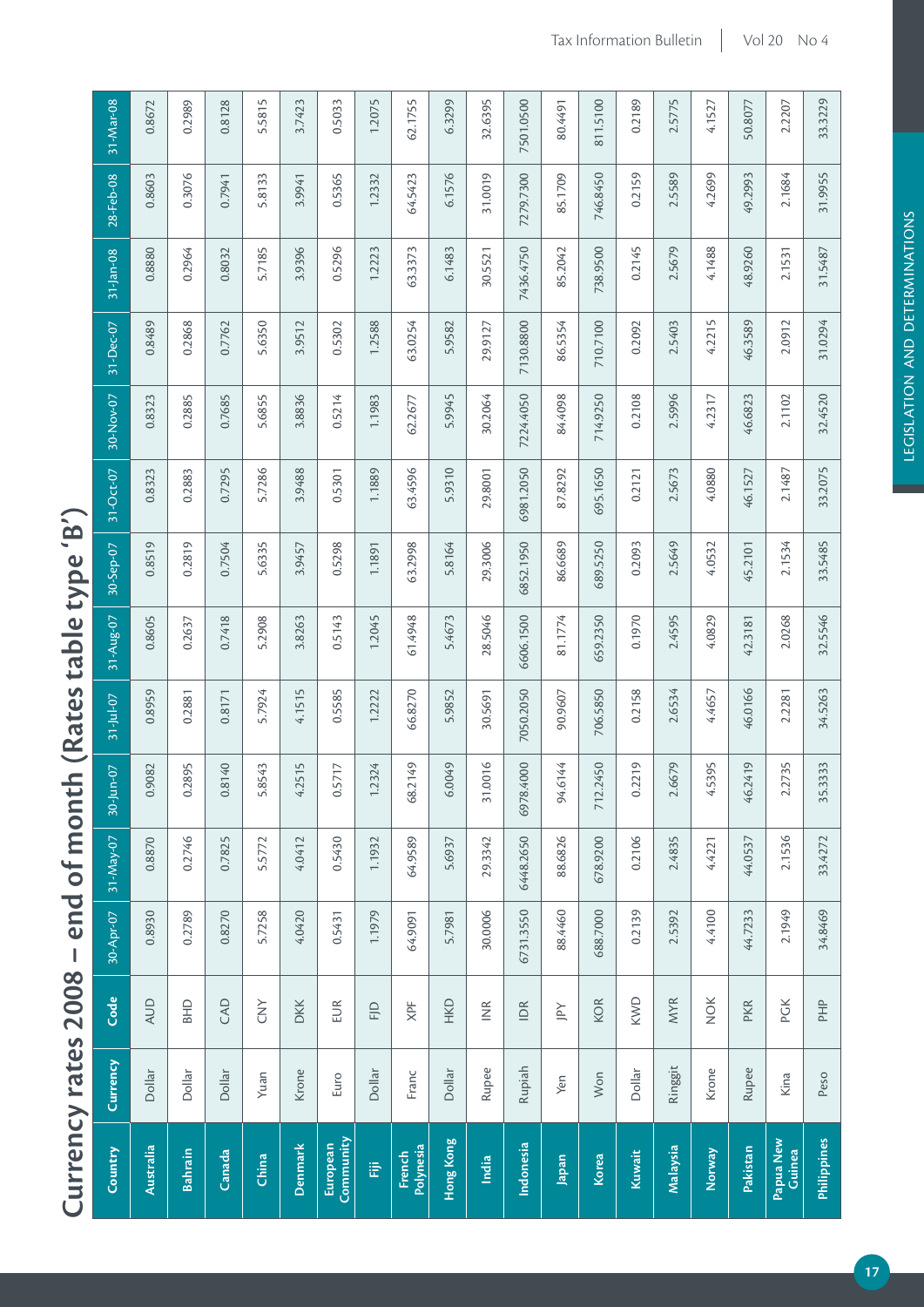| Country              | Currency | Code       | 30-Apr-07 | 31-May-07 | $un-07$<br>$30 -$ | $31 -$ Jul-07 | $31 - Aug - 07$ | 30-Sep-07 | $31-Cct-07$ | 30-Nov-07 | $31 - Dec-O7$ | $31$ -Jan-08 | 28-Feb-08 | 31-Mar-08 |
|----------------------|----------|------------|-----------|-----------|-------------------|---------------|-----------------|-----------|-------------|-----------|---------------|--------------|-----------|-----------|
| Singapore            | Dollar   | SGD        | 1.1211    | 1.1132    | 1.1766            | 1.1568        | 1.0666          | 1.1157    | 1.1089      | 1.1124    | 1.1068        | 1.1248       | 1.1171    | 1.1182    |
| Solomon<br>Islands   | Dollar   | <b>GBD</b> | 5.4512    | 5.3027    | 5199              | 5.6301        | 5.1606          | 5.4844    | 5.6581      | 5.5022    | 5.4415        | 5.7783       | 5.9671    | 6.1368    |
| South Africa         | Rand     | ZAR        | 5.2175    | 5.2050    | 6.4273<br>m       | 5.4444        | 5.0163          | 5.1543    | 4.9988      | 5.2507    | 5.2515        | 5.3131       | 6.0642    | 6.4465    |
| Sri Lanka            | Rupee    | LKR        | 81.2639   | 80.5530   | 85.0692           | 85.1875       | 78.7710         | 84.7504   | 84.8360     | 84,6966   | 82.7747       | 84.9628      | 84.7099   | 87.2186   |
| Sweden               | Krona    | <b>SEK</b> | 4.9559    | 5.0506    | 5.2782            | 5.1340        | 4.8256          | 4.8832    | 4.8739      | 4.8931    | 4.9776        | 4.9627       | 5.0322    | 4.9037    |
| Switzerland          | Franc    | 告          | 0.8928    | 0.8931    | 1.9466            | 0.9204        | 0.8438          | 0.8793    | 0.8888      | 0.8599    | 0.8812        | 0.8608       | 0.8661    | 0.8124    |
| Taiwan               | Dollar   | TAI        | 24.6700   | 24.0600   | 25.2450           | 25.1300       | 23.1850         | 24.5650   | 24.8500     | 24.8700   | 24.7450       | 25.4950      | 25.0300   | 25.0050   |
| Thailand             | Baht     | THB        | 23.9413   | 23.7116   | 24.1548           | 22.5483       | 22.6590         | 23.5973   | 24.0161     | 23.5126   | 22.8215       | 23.2090      | 25.0540   | 25.7056   |
| Tonga                | Pa'anga  | TOP        | 1.4519    | 1.4349    | .4683             | 1.4249        | 1.4038          | 1.4730    | 1.4435      | 1.4379    | 1.4285        | 1.4666       | 1.4407    | 1.4437    |
| Kingdom<br>United    | Pound    | GBP        | 0.3712    | 0.3693    | 0.3839            | 0.3779        | 0.3484          | 0.3700    | 0.3702      | 0.3732    | 0.3791        | 0.4025       | 0.4008    | 0.4031    |
| <b>United States</b> | Dollar   | <b>USD</b> | 0.7417    | 0.7297    | 0.7685            | 0.7653        | 0.7015          | 0.7499    | 0.7656      | 0.7699    | 0.7653        | 0.7882       | 0.7898    | 0.8139    |
| Vanuatu              | Vatu     | NUV        | 75.4933   | 76.2846   | .4440<br>F        | 75.2090       | 70.5729         | 71.8682   | 71.0052     | 72.5803   | 72.9869       | 75.3557      | 75.1619   | 76.0944   |
| Western Samoa        | Tala     | WST        | 1.9142    | 1.8750    | 1.9542            | 1.9080        | 1.8466          | 1.8968    | 1.9244      | 1.9148    | 1.8670        | 1.9592       | 1.9524    | 1.9441    |

# How to use this table **How to use this table**

To convert foreign currency amounts to New Zealand dollars for any country listed, divide the foreign To convert foreign currency amounts to New Zealand dollars for any country listed, divide the foreign

currency amount by the exchange rate shown. currency amount by the exchange rate shown. If you need an exchange rate for a country or a day not listed in these tables, contact one of New Zealand's If you need an exchange rate for a country or a day not listed in these tables, contact one of New Zealand's

major trading banks. major trading banks.

Round your exchange rate calculations to four decimal places wherever possible. Round your exchange rate calculations to four decimal places wherever possible.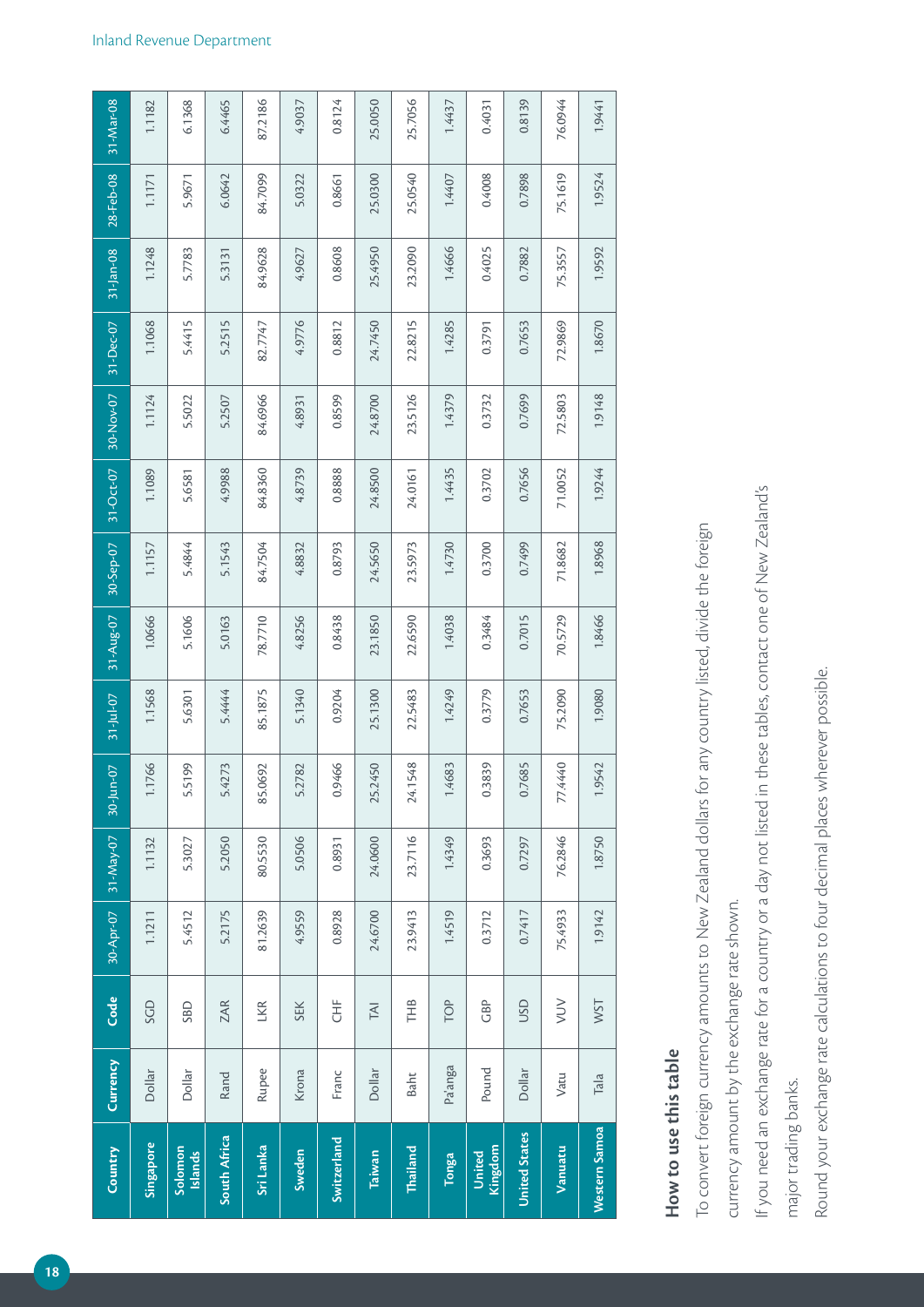# **LEGAL DECISIONS – CASE NOTES**

This section of the TIB sets out brief notes of recent tax decisions made by the Taxation Review Authority, the High Court, Court of Appeal, Privy Council and the Supreme Court.

We've given full references to each case, including the citation details where it has already been reported. Details of the relevant Act and section will help you to quickly identify the legislation at issue. Short case summaries and keywords deliver the bare essentials for busy readers. The notes also outline the principal facts and grounds for the decision.

These case reviews do not set out Inland Revenue policy, nor do they represent our attitude to the decision. These are purely brief factual reviews of decisions for the general interest of our readers.

## TAX ADVISOR'S STATUTORY NON-DISCLOSURE RIGHT NARROWER THAN LEGAL PROFESSIONAL PRIVILEGE

| Case                         | Iain Wilson Blakeley v The Commissioner     |
|------------------------------|---------------------------------------------|
|                              | of Inland Revenue                           |
| Decision date   3 March 2008 |                                             |
| Act                          | Sections 17, 17A and 20B - G of the Tax     |
|                              | Administration Act 1994                     |
| <b>Keywords</b>              | non-disclosure right, waiver, impossibility |

#### Summary

The protection afforded by section 20 B is much more confined than legal professional privilege. A list of clients' names is not protected thereby.

#### Facts

In the course of an investigation a taxpayer gave the Commissioner four tax opinions prepared by the plaintiff, a chartered accountant. The Commissioner considered that the "lease prepayment arrangements" and "lease assignment arrangements" referred to in the opinions were tax avoidance arrangements.

In an attempt to identify other taxpayers that had entered into similar arrangements the Commissioner issued a section 17 notice to the plaintiff requiring him to provide the names and IRD numbers of persons that he had provided advice to for similar arrangements.

The plaintiff declined to comply with the notice arguing that, as the Commissioner already had the content of the advice, the plaintiff would unavoidably be providing the content of the advice to his clients in breach of their non-disclosure right contained in section 20B of the Tax Administration Act (TAA) if he provided the information sought. He asserted further that it was in any event impossible to provide the information sought.

The Commissioner successfully applied to the District Court for an order that the information sought was not a classified

document for the purposes of section 20B and for an order requiring production of the information in terms of section 17A. The District Court found that there had in any event been a waiver of the non-disclosure right.

The plaintiff appealed that decision.

#### Decision

The plaintiff relied on the principle, accepted in cases involving legal professional privilege, that a client's identity would be protected if disclosure risked revealing confidential communications. The Commissioner argued that the statutory non-disclosure right was not the same as legal professional privilege and that the information sought was not protected on a plain reading of the words of the section.

Rodney Hansen J, accepting the Commissioner's argument, held that the protection afforded by section 20B was much more confined than legal professional privilege. It was a limited statutory right and there was no reason why it should be construed as if it were an extension to legal professional privilege. In accordance with the established principles of statutory interpretation, words should bear their plain and ordinary meaning but with reference to the context in which they appear and to the purpose of the legislation. CIR v Alcan New Zealand Limited [1994] 3 NZLR 439 (CA) followed.

Dismissing the appeal the Court held that the statutory protection was not available as the names and IRD numbers were not tax advice documents for the purposes of section 20B.

Although it did not affect the outcome of the case his Honour overturned the finding of waiver by the District Court. He held that waiver did not arise under sections 20B – G as the right to non-disclosure does did not arise automatically but must be claimed following the detailed procedure set out in section 20D.

Finally, the fact that the plaintiff asserted that compliance with section 17 was impossible was no bar to the relief claimed. The practical difficulties of complying with the section 17 notice did not render the exercise of the power unlawful.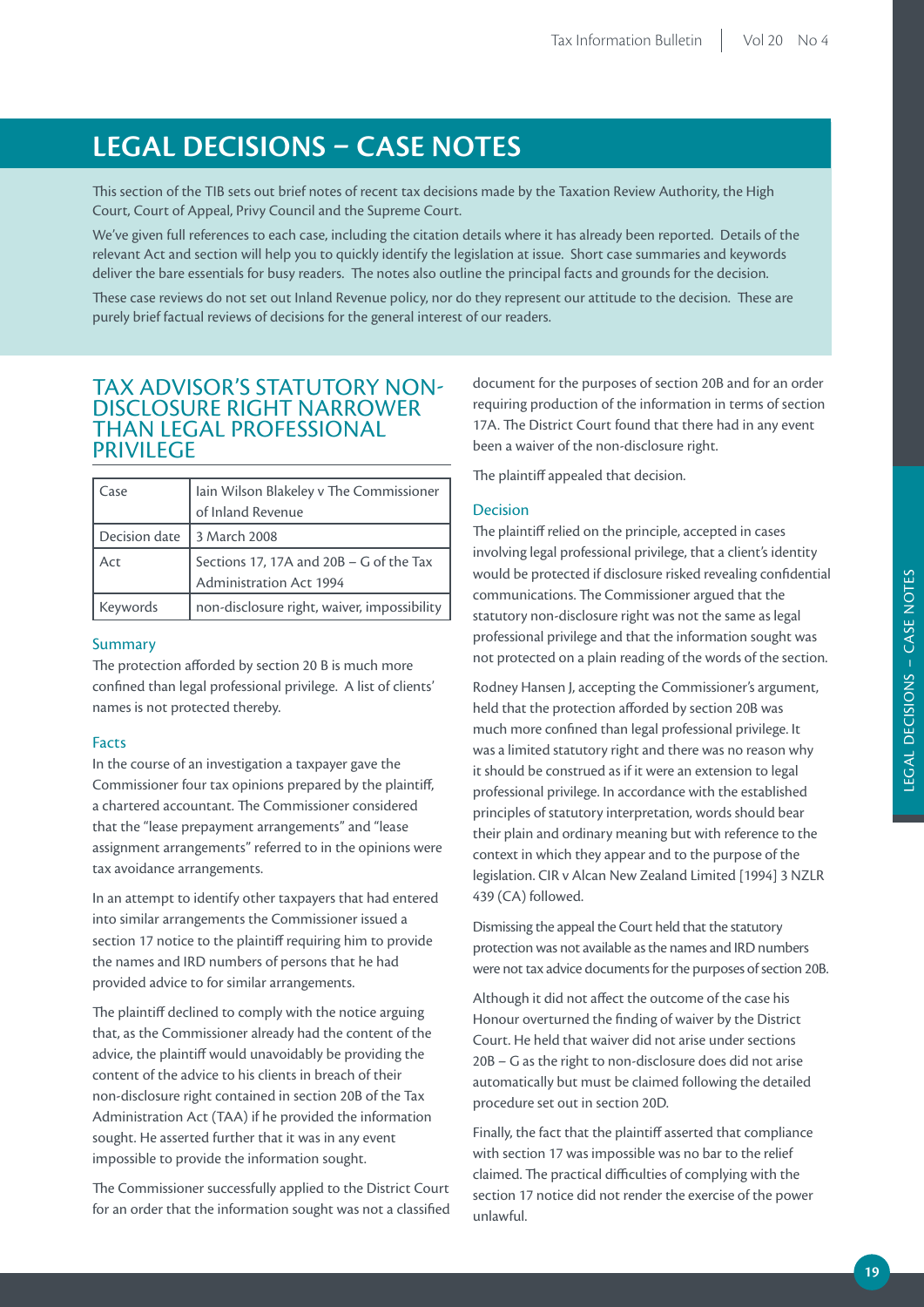# A DEED OF GIFT OF MONEY AND DECLARATION OF TRUST

| Case          | Begg and Jacksons v The Commissioner<br>of Inland Revenue |
|---------------|-----------------------------------------------------------|
| Decision date | 28 February 2008                                          |
| Act           | Estate and Gift Duties Act 1968                           |
| Keywords      | disposition of property, creation of trust                |

#### Summary

A deed for a gift of money to be paid in the future coupled with a declaration of trust for a home to secure that payment is not a gift.

#### Facts

The taxpayers executed a deed and a declaration of trust of their home for the purported purpose of making a gift of a sum of money to family members. While the intention of the deed was to make the gift of a sum of money, payment of it was deferred to the future upon sale of the home of the taxpayers. A trust was declared on the home to secure payment of the money.

#### Decision

The key to the Court's decision lay in its interpretation of "the creation of the trust" as a gift in the Act. The Court, taking a narrow interpretation, held that "the creation of the trust" was a subset to the general definition of "disposition of property" which speaks of "settlement ... of property ... in equity". That meant the gift was for a property in existence at the time of settlement. In other words, the subject of the gift had to be the sum of money in existence. As the home was clearly not the subject of the gift, although the trust was valid, there was no disposition of property for the purpose of the Act.

Taking this approach, it did not appear necessary for the Court to discuss whether the beneficiaries' rights to the proceeds from the sale of the home in the trust could constitute a disposition of property.

## TRINITY SUPREME COURT HEARING ADJOURNED

| Case          | Ben Nevis Forestry Ventures Limited,    |  |
|---------------|-----------------------------------------|--|
|               | Accent Management Limited and Ors v     |  |
|               | The Commissioner of Inland Revenue      |  |
| Decision date | 19 February 2008                        |  |
| Act           | Tax Administration Act 1994, Income Tax |  |
|               | Act 1994                                |  |
| Kevwords      | Trinity – tax avoidance – adjournment   |  |

#### Summary

The Supreme Court has adjourned the Trinity appeal hearing until 23 June 2008.

#### Facts

The appellants are the taxpayers in the "Trinity forestry scheme" test case proceedings. A five-day fixture was set down to commence in the Supreme Court on 3 March 2008. The Ben Nevis appellants (SC 43/2007) applied for an adjournment of the fixture and the Accent Management appellants (SC 44/2007) supported the application. The Commissioner opposed the application for an adjournment.

Leave to appeal to the Supreme Court was granted on 9 October 2007. After allocating a fixture commencing on 12 February 2008, an application for an adjournment was made and was granted unopposed on 17 December 2007. In the Notice advising of the adjournment, the Registrar allocated a fixture commencing 3 March 2008 having ascertained the date was suitable with Mr Carruthers QC for Ben Nevis and Mr Gudsell QC for Accent Management. The Registrar was aware that Mr Stewart QC was not available and the notice of the fixture to the parties noted specifically that it was a date on which "the majority" of counsels were available.

It was not until 17 January 2008 that Mr Stewart QC filed a further application for an adjournment. He had not earlier notified counsel for the Commissioner or the Court that such an application was contemplated.

#### Decision

The appellants' application for an adjournment was granted, the 3 March 2008 fixture was vacated and the hearing adjourned to 23 June 2008.

The Court said that under the Supreme Court Rules, the Registrar was obliged to consult with counsel before allocating a fixture but the agreement of counsel was not required. Although the Registrar should try to accommodate the preferences of counsel, it might not be possible to do so and also meet the interests of other parties and the public interest in the orderly dispatch of the work of the Supreme Court.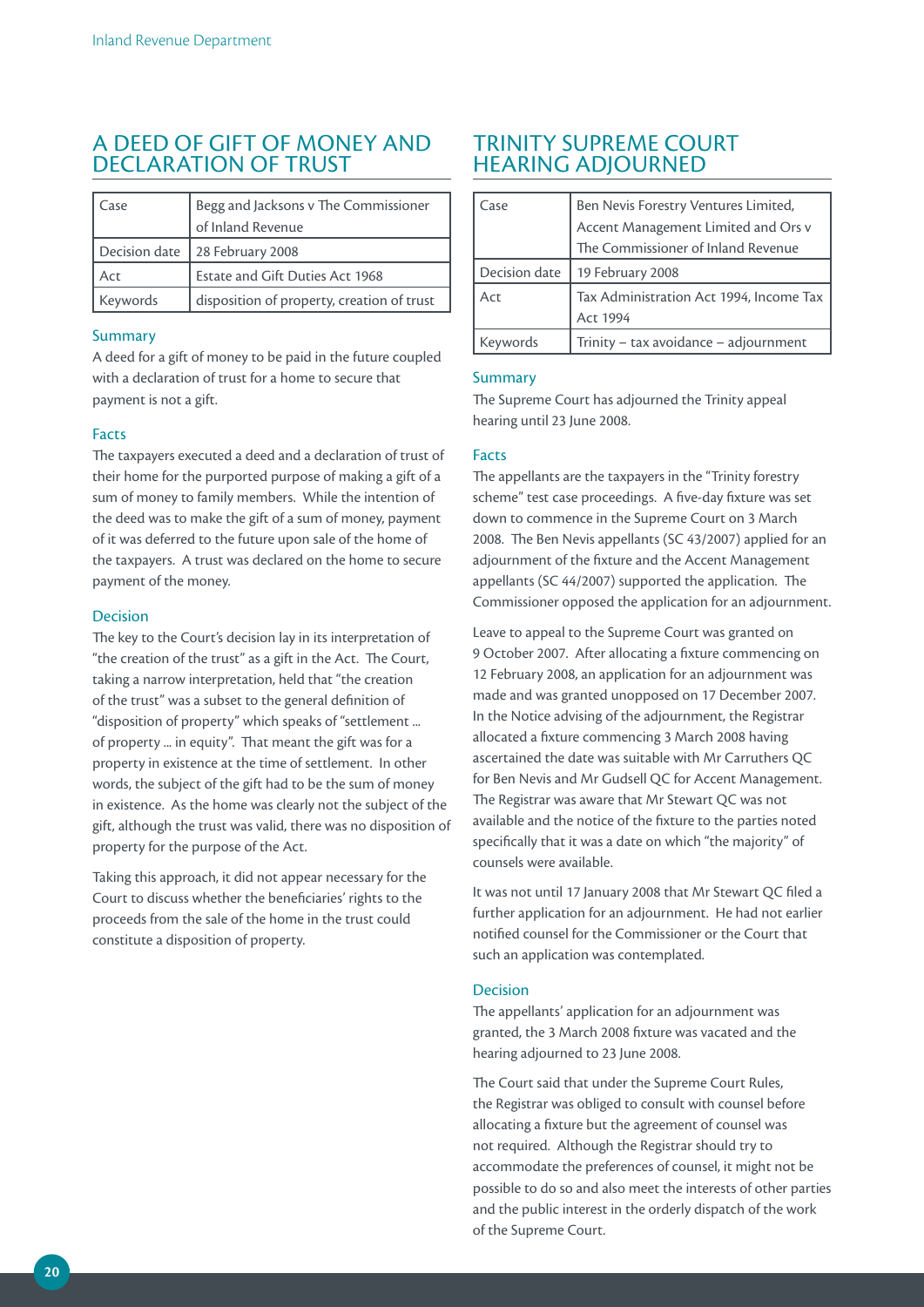The principal reason advanced for the adjournment was Mr Stewart QC's conflicting fixture on 3 March 2008 in the High Court. At the adjournment hearing, Mr Stewart QC said he considered his obligations to his clients precluded him withdrawing from the cases which clashed with the Supreme Court appeal. In addition, it was said that counsel for the Ben Nevis parties had been unable to confer in preparation for the hearing.

The Supreme Court noted that there were a number of unsatisfactory aspects about the course of events. The Court noted that it was "hard to accept" that counsel for Ben Nevis could not have immediately applied for an adjournment and that it was "harder still to accept" that informal advice could not have been immediately given; the overall effect being that the Supreme Court was "presented with something of a fait accompli".

The Supreme Court found that it was "unsatisfactory" that the Registrar was expected to consult about the fixture separately with all counsel who had the joint conduct of one appeal. Counsel could not expect the preferences of all counsel to be accommodated. However, the Court also said that it would be unreasonable to impose a fixture without notice to allow counsel and the parties to adjust other commitments, including relinquishing briefs; but said that in most cases three months should be more than sufficient time. The Court went on to say that if counsel could not meet a fixture allocated on this basis, it would usually be necessary for other counsel to be instructed.

An adjournment was granted on the basis that the appellants would be "clearly prejudiced" by the insufficient preparation by their counsel. The Court acknowledged that the case raised matters of "substantial public importance on which the Supreme Court is entitled to expect submissions which are well prepared from counsel who are on top of their arguments". In this case, the Court held that it was in the interests of justice for the fixture to be vacated.

## APPLICATION TO REPRESENT A TAXPAYER COMPANY BY VIRTUE OF A LONG-STANDING ASSOCIATION WITH THE **COMPANY**

| Case          | Central Equipment Company v The<br>Commissioner of Inland Revenue                                   |  |
|---------------|-----------------------------------------------------------------------------------------------------|--|
| Decision date | 03 March 08                                                                                         |  |
| Act           | Sections 146 and 170A of the Town and<br>Country Planning Act 1977, Resource<br>Management Act 1991 |  |
| Keywords      | Personal representative of the person<br>bringing the appeal, authority to initiate<br>application  |  |

#### Summary

An application to file special leave with the Court of Appeal was initiated by Mr Faloon, purportedly as a representative of the taxpayer company, against the decision of the High Court to put the company into liquidation. The application was dismissed.

#### Facts

This case concerns an application by Mr Faloon on appeal wishing to act on behalf of the taxpayer company. The High Court on 2 October 2006 put the taxpayer company into liquidation. The proceeding which was filed in this Court was an application by the taxpayer for special leave to appeal against the Judge's decision. Mr Faloon was seeking to represent the taxpayer company by virtue of a longstanding "association" with it.

#### Decision

The application for special leave to appeal was dismissed. Mr Faloon, as found by the Court, did not have the authority to initiate the application on behalf of the taxpayer company. His conduct of the taxpayer company's tax affairs did not provide any basis for representing the same. Sections 146 and 170A of the Town and Country Planning Act which Mr Faloon relied on for his arguments applied only to proceedings under that Act, and had no bearing on liquidation proceedings in this Court.